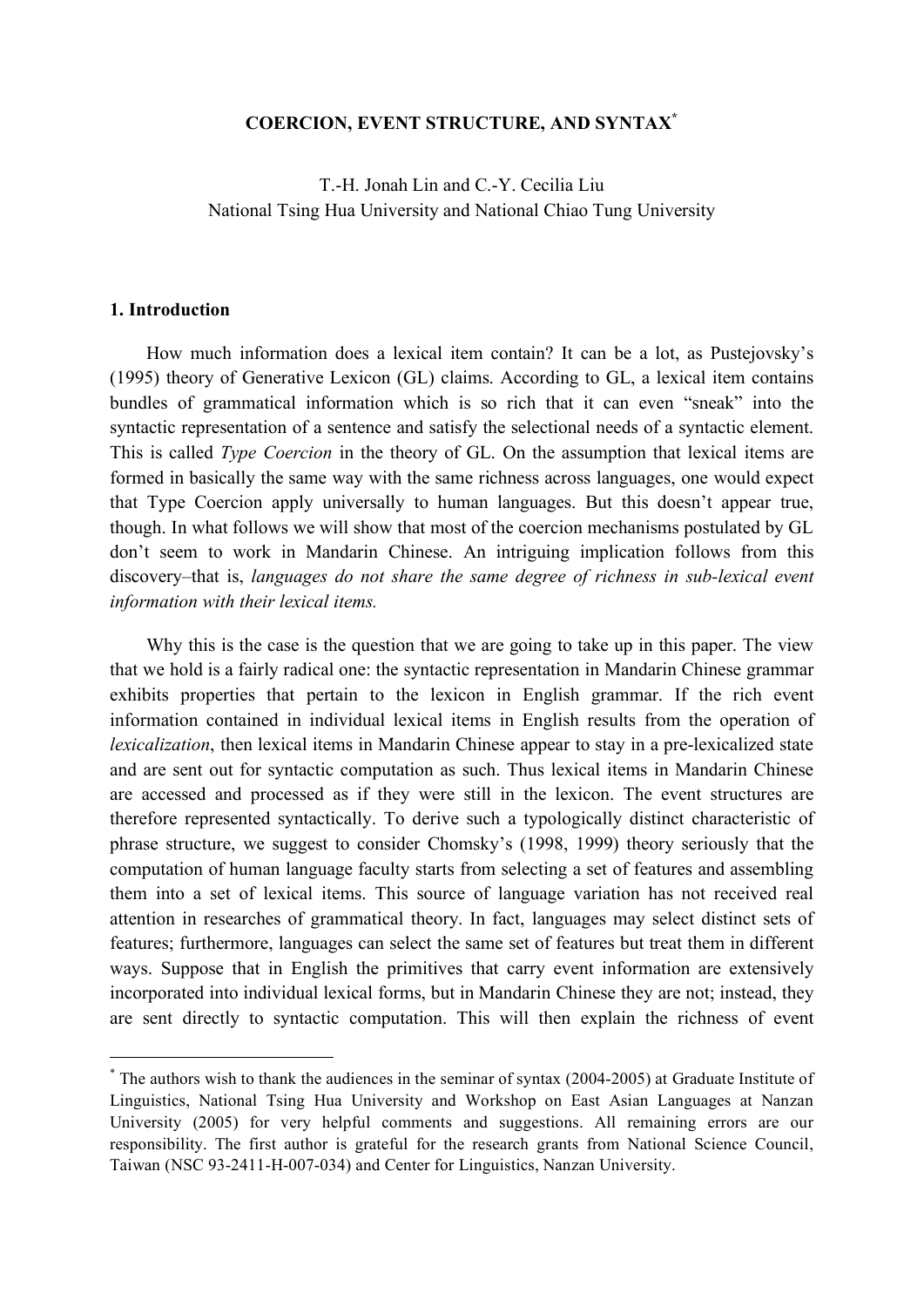information in lexical items in English and the poverty thereof in Mandarin Chinese, and will also explain the "Davidsonian" character of the phrase structure of Mandarin Chinese sentences (Lin 2001).

This paper is organized as follows. In section 2 we examine some coercion mechanisms postulated in GL and show that they don't work in Mandarin Chinese. In section 3 it is shown that nominals in Mandarin Chinese don't appear to have an event argument as many researchers suggest. In section 4 we provide a hypothesis for this lack of intra-nominal event information, arguing that lexicalization plays an important role in enriching the event information in lexical items. Section 5 provides a sample analysis for coercion in syntax, focusing on the multiple senses and syntactic behaviors of the verb *fan* 'turn over' in Mandarin Chinese. Section 6 is the conclusion.

# **2. Coercion Mechanisms and Their Applications**

Pustejovsky (1995) introduces a number of mechanisms to generate new senses from an individual lexical item. The operation involved is called Type Coercion, defined as follows (Pustejovsky 1995: 111).

(1) Type Coercion

A semantic operation that converts an argument to the type which is expected by a function, where it would otherwise result in a type error.

A new sense doesn't come out of blue; typically it has already been in the lexical specification of the lexical item. Thus, for a composition  $X(Y)$ , X a head and Y an argument of X, the selectional requirement of X can be satisfied not only by Y but also by some sub-lexical information contained in Y. Of special interest here are the following coercion mechanisms: True Complement Coercion, Selectional Binding, and coercion of causative subject.<sup>1</sup> They are illustrated by the examples below (adapted from Pustejovsky (1995)).

- (2) True Complement Coercion
	- a. John began a book.
	- b. John began reading / to read a book.
	- c. John began writing / to write a book.
- (3) Selectional Binding

 $\overline{a}$ 

a. We will need a fast boat to get back in time.

<sup>&</sup>lt;sup>1</sup> Other coercion mechanisms include Subtype Coercion and Co-composition. Mandarin Chinese seems to exhibit effects of Subtype Coercion; see the discussion in section 3.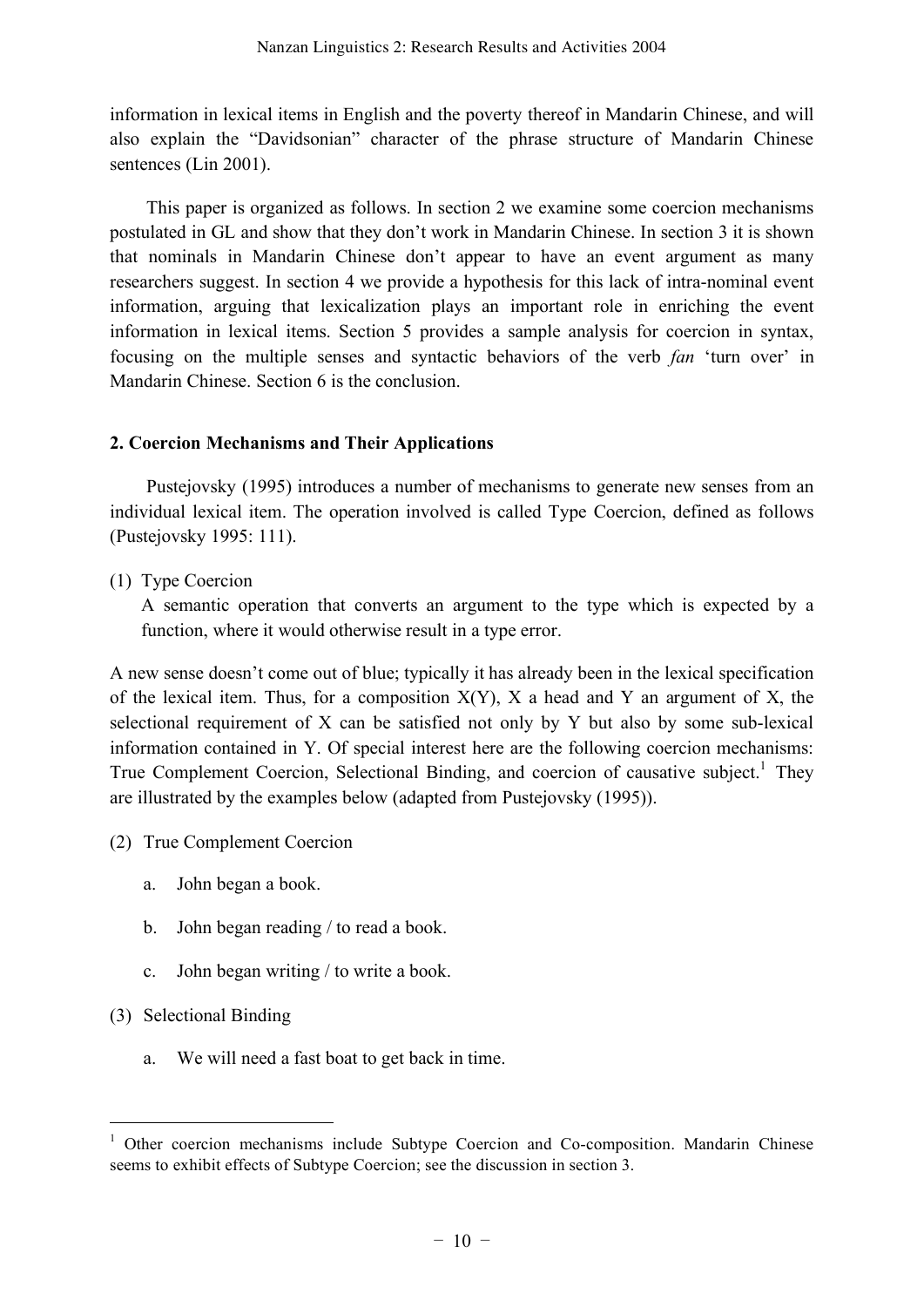- b. John is a fast typist.
- c. Fast drivers will be caught and ticketed.
- (4) Coercion of causative subject
	- a. John killed Mary.
	- b. The gun killed Mary.
	- c. The storm killed Mary.
	- d. The war killed Mary.
	- e. John's shooting Mary killed her.

We examine these examples in turn.

First, True Type Coercion. The verb *begin* is an aspectual verb, and presumably it subcategorizes an event-denoting expression as complement.<sup>2</sup> The event-denoting expression can be a gerundive clause or an infinitival clause, as in (2b) and (2c). In English, however, sentences of (2a) type is fully acceptable, where the verb *begin* only takes a nominal complement *book*. The question then is why (2a) is grammatical. Pustejovsky (1995) argues for a very rich lexical specification for lexical items. The verb *begin* and the noun *book*, for example, are represented as below (GL: 116).

(5) The lexical structure of the verb *begin*

begin\n
$$
\begin{bmatrix}\nbegin\nbegin{bmatrix}\nbegin{bmatrix}\nbegin{bmatrix}\nE_1 = \text{transition} \\
E_2 = \text{transition} \\
RESTR = < \circ \alpha\n\end{bmatrix}\n\end{bmatrix} \\
ARGSTR = \begin{bmatrix}\nARG1 = x : human \\
ARG2 = e_2\n\end{bmatrix} \\
QUALIA = \begin{bmatrix}\nFORMAL = P(e_2, x) \\
AGENTIVE = begin\_act(e_1, x, e_2)\n\end{bmatrix}\n\end{bmatrix}\n\end{bmatrix}
$$

<sup>2</sup> The verbs *enjoy* and *want* are also included in this class of verbs.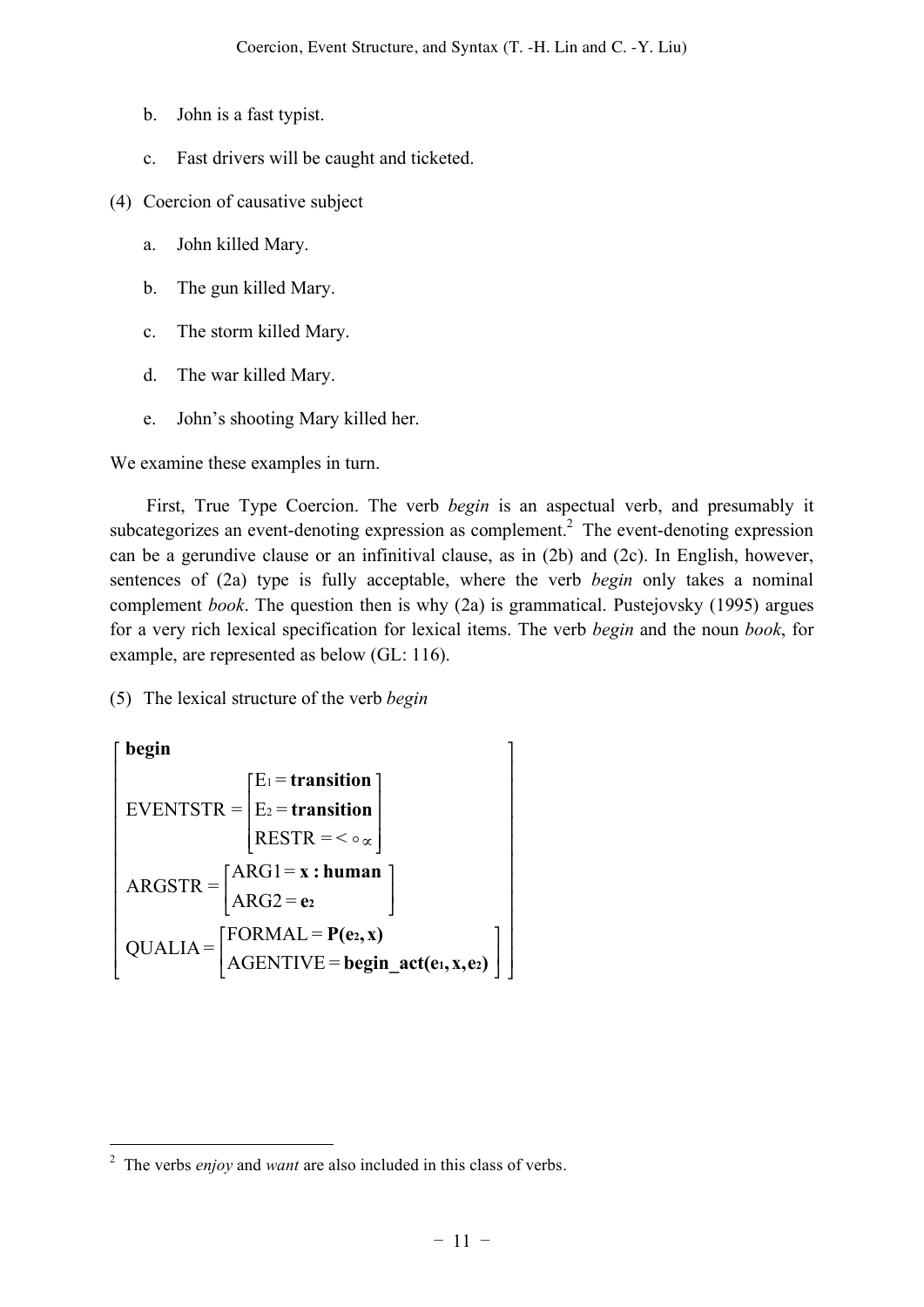(6) The lexical structure of the noun *book*

$$
\begin{bmatrix}\nbook \\
ARGSTR = \begin{bmatrix}\nARG1 = x : info \\
ARG2 = y : physobj\n\end{bmatrix} \\
QUALIA = \begin{bmatrix}\ninfo * physobj\_lep \\
FORMAL = hold(y, x) \\
TELIC = read(e, w, x, y) \\
AGENTIVE = write(e', v, x, y)\n\end{bmatrix}\n\end{bmatrix}
$$

A lexical item has properties that can be organized into a *qualia structure*, which consists of four distinct semantic roles: FORMAL, CONSTITUTUVE, AGENTIVE, and TELIC. FORMAL represents information on the relation between an object and its constituents or proper parts, CONSTITUTIVE represents information that distinguishes the object within a larger domain, AGENTIVE provides factors involved in the origin of the object, and TELIC shows information on the purpose and function of the object (GL: 85-86). That *begin* takes an event-denoting expression as complement is mandated by its argument structure, namely ARG2 in the specification of ARGSTR. What interests us here is the lexical specification of the noun *book* in (6). Besides its usual denotational function, *book* incorporates much event information in its lexical specification: for instance the AGENTIVE role indicates that a book comes into being through some writing event, and the TELIC role shows that the purpose of a book is to be read by people. It is such event information that satisfies the selectional requirement of the verb *begin* in (2a). When *begin* composes with an event-denoting clausal structure like *reading/to read a book* or *writing / to write a book*, the event argument carried in the clausal structure satisfies its argument structure, in particular  $e_2$  in (5). But when *begin* composes with the nominal *(a) book*, it can also "look into" the lexical specification of the noun *book*, picking up an event argument therein to satisfy the need of its argument structure. For the sentence (2a),  $e_2$  of *begin* can pick up the event argument of the TELIC role (reading), or that of the AGENTIVE role (writing). Type Coercion as defined in (1) makes this possible.

The same approach applies to the examples of Selective Binding in (3). When one says something is fast, it is meant that the thing moves quickly along certain track. On this construal, a fast boat denotes a boat that moves fast (see (3a)). But a fast typist doesn't necessarily mean a typist who moves fast, nor does a fast driver necessarily move quickly. A fast typist types fast, and a fast driver drives fast. These latter readings can be obtained if the adjective *fast* does not only modify the individuals that the nouns *typist* and *driver* denote, but also the event arguments representing typing and driving in the TELIC role of the qualia structures of these two nouns.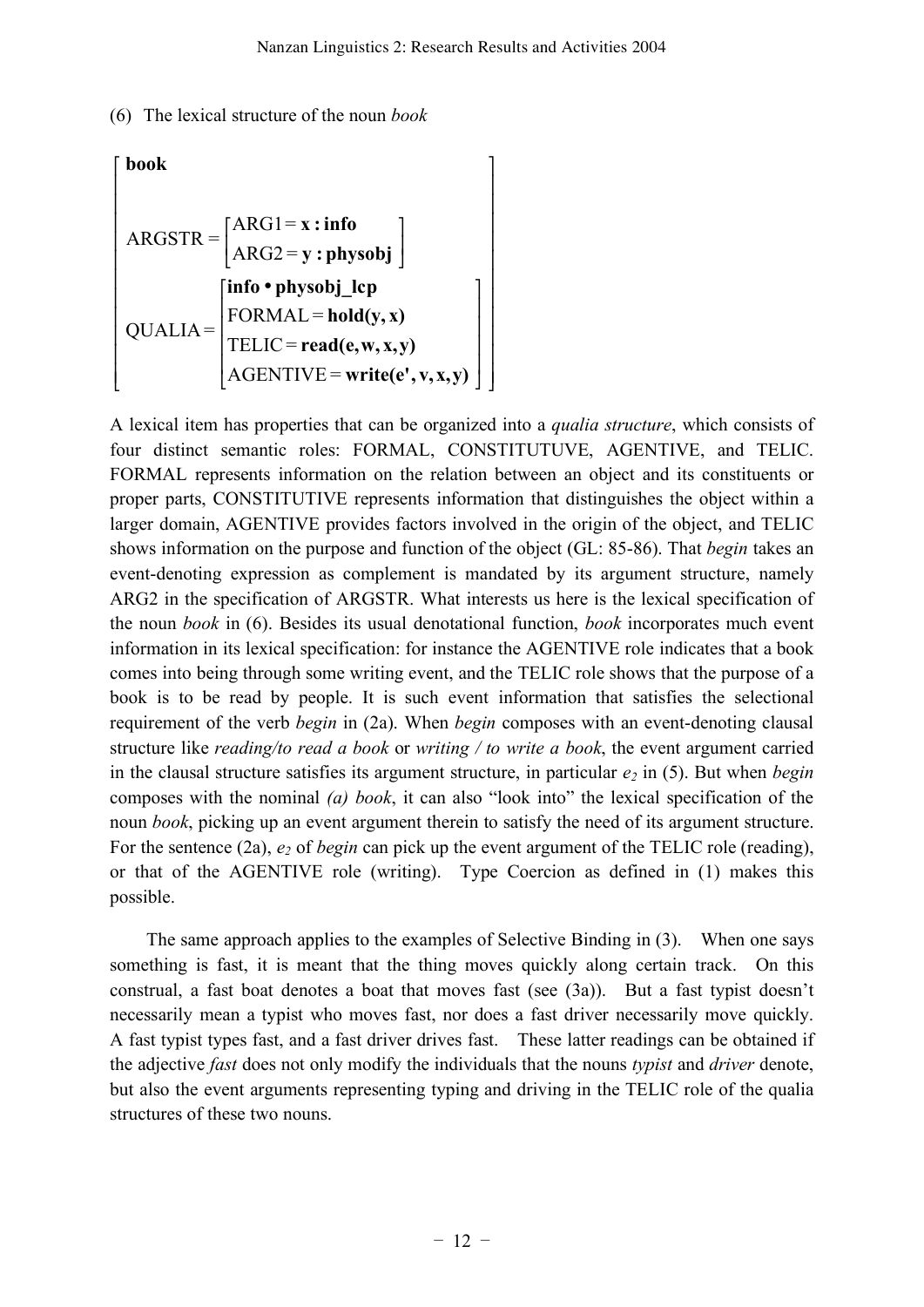As to the coercion of causative subject in (4), look at the lexical structure of the verb *kill* (GL: 208):

(7) The lexical structure of the verb *kill*

$$
\begin{bmatrix}\n\text{kill} \\
\text{EVENTSTR} = \begin{bmatrix}\nE_1 = e_1 : \text{process} \\
E_2 = e_2 : \text{state} \\
\text{RESTR} = < \alpha \\
\text{HEAD} = e_1\n\end{bmatrix}\n\end{bmatrix}
$$
\n
$$
\text{ARGSTR} = \begin{bmatrix}\n\text{ARG1} = [1][\text{top}]\n\end{bmatrix}
$$
\n
$$
\text{ARGSTR} = \begin{bmatrix}\n\text{ARG2} = [2] \begin{bmatrix}\n\text{animate\_ind} \\
\text{FORMAL} = \text{physobj}\n\end{bmatrix}\n\end{bmatrix}
$$
\n
$$
\text{QUALIA} = \begin{bmatrix}\n\text{dc\_lep} \\
\text{FORMAL} = \text{dead}(e_2, [2]) \\
\text{AGENTIVE} = \text{kill\_act}(e_1, [1], [2])\n\end{bmatrix}
$$

In the case of (4a), John satisfies ARG1, namely [1]. In the case of (4b-d), the gun, the storm and the war participate in the event  $e_l$  of the AGENTIVE role of the qualia structure (a process called *argument coherence* by Pustejovsky 1995). In the case of (4e), the shooting is identified with  $e_1$ . Based on all this, the different subjects in (4) satisfy the need of the argument structure of the verb *kill*.

In summary, the basis of Type Coercion is the richness of event information in lexical items. Heads can "look into" the lexical specification of arguments (or the reverse, arguments can "look into" the head, as in the case of the subjects of *kill*) so as to satisfy the selectional needs. Without the richness of event information in lexical items, Type Coercion is not possible.

### **3. Failure of Coercion in Mandarin Chinese**

Now we turn to Mandarin Chinese. It appears that none of the coercion mechanisms alluded above works in Mandarin Chinese. Look at the following examples.

- (8) a. \*Zhangsan kaishi yi-ben shu. Zhangsan begin one-CL book 'Zhangsan began a book.'
	- b. Zhangsan kaishi **du** yi-ben shu. Zhangsan begin read one-CL book

'Zhangsan began to read a book.'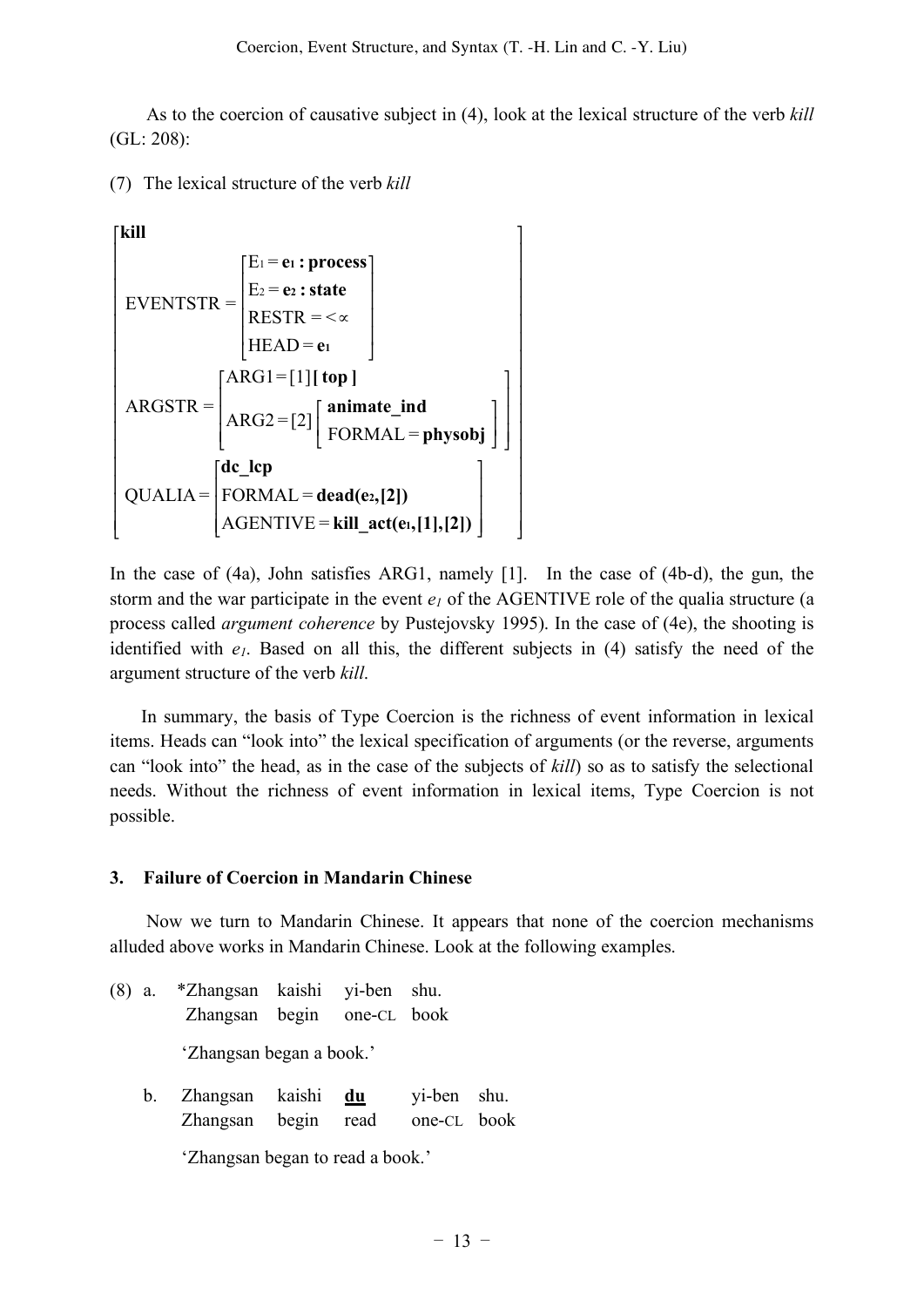c. Zhangsan kaishi **xie** yi-ben shu. Zhangsan begin write one-CL book

'Zhangsan began to read a book.'

d. Zhangsan kaishi **bien** yi-ben shu. Zhangsan begin edit one-CL book

'Zhangsan began to edit a book.'

(8a) shows that composition of "begin a book" type is not grammatical at all in Mandarin Chinese. To obtain a grammatical expression, the action must be explicitly provided, such as (8b) for reading and (8c) for writing. Of course, one can do other things in relation with a book, such as editing in (8d). These examples indicate that the verb *kaishi* 'begin' in Mandarin Chinese does not "look into" its complement for satisfaction of its argument structure requirement.

The same holds of the case of Selective Binding. Look at the following examples.

- (9) a. ?Women xuyao yi-sao hen kuai de chuan.<sup>3</sup> we need one-CL very fast MOD boat 'We need a fast boat.'
	- b. \*Zhangsan shi yi-ge hen kuai de dazi-yuan. Zhangsan be one-CL very fast MOD typist 'Zhangsan is a fast typist.'
	- c. \*Hen kuai de jiashi hui bei jingcha kai fadan. very fast MOD driver will PASSIVE police issue ticket

'Fast drivers will be ticketed by police.'

While *hen kuai de chuan* 'fast boat' doesn't sound completely out of the question (but see the discussion later), *hen kuai de dazi-yuan* 'fast typist' and *hen kuai de jiashi* 'fast driver' are totally unacceptable on the construal intended. To obtain the desired readings, verbal elements must be inserted specifying the actions characterized as being fast, resulting in relativemodification structures. See the following examples.

|  |   | (10)a. Women xuyao yi-sao [ <b>pao-de</b> hen kuai de ] chuan. |  |  |
|--|---|----------------------------------------------------------------|--|--|
|  |   | we need one-CL run-EXT very fast MOD boat                      |  |  |
|  | . |                                                                |  |  |

'We need a boat that sails fast.'

<sup>&</sup>lt;sup>3</sup> The occurrence of *hen* 'very' with the adjectives here and below doesn't serve the function of intensification. Adjectives in Mandarin Chinese typically need it for modification and predication. See Li and Thompson (1981) for discussion.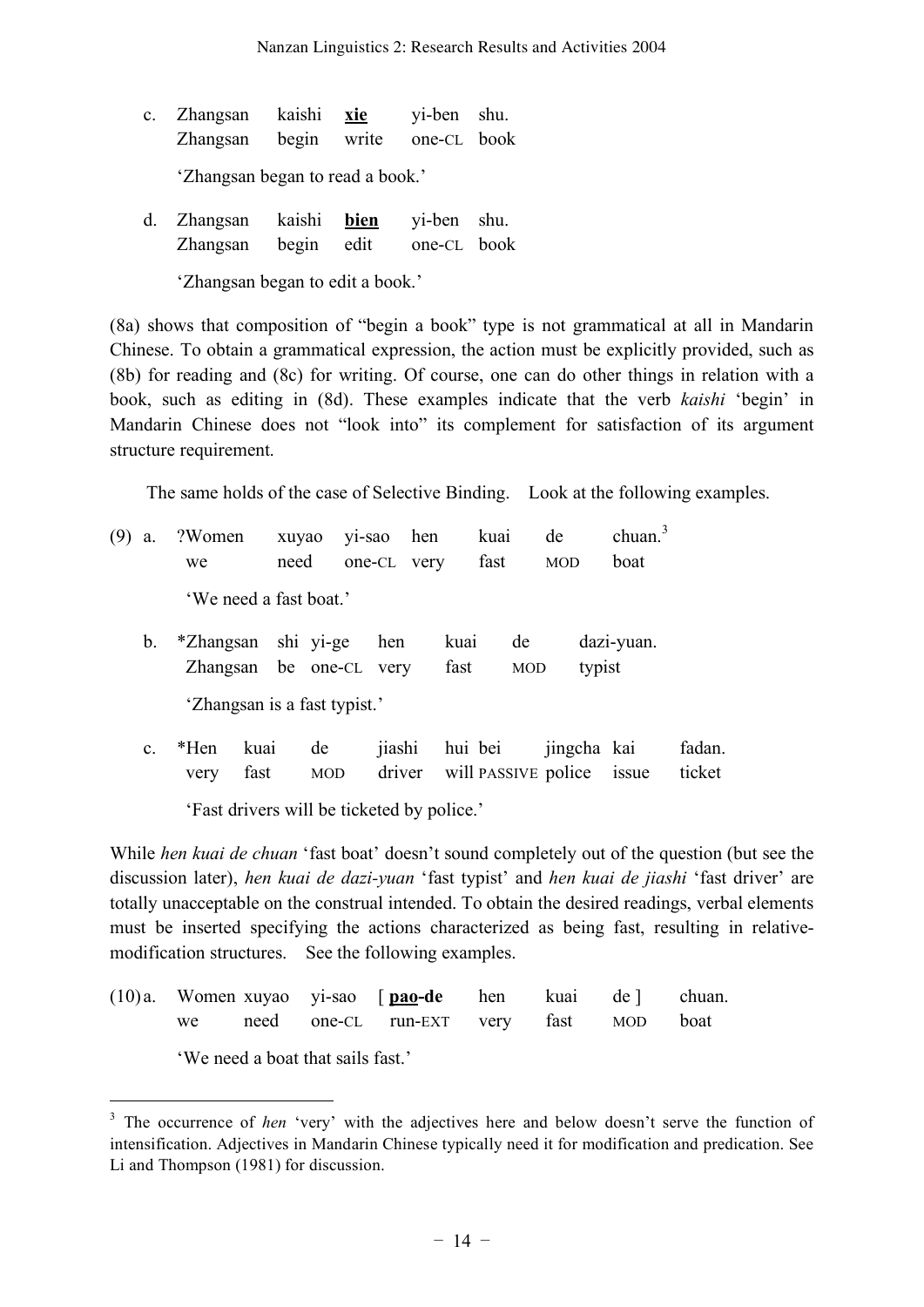b. Zhangsan shi yi-ge [ **dazi** hen kuai de ] dazi-yuan. Zhangsan be one-CL type very fast MOD typist

'Zhangsan is a typist that types fast.'

c. [ **Kai che** hen kuai de ] jiashi drive car very fast MOD driver hui bei jingcha kai fadan. will PASSIVE police issue ticket

'Drivers that drive fast will be ticketed by police.'

These examples show that the actions of sailing (of a boat), typing, and driving must be explicitly spelled out in the syntactic representation to be modified by the adjective *kuai* 'fast'. There is no "look into" of event information in the nouns.

As to the coercion of causative subject, consider the following examples.

- (11) a. Zhangsan sha-le Lisi. Zhangsan kill-PERF Lisi 'Zhangsan killed Lisi.'
	- b. \*Zhe-ba qiang sha-le Lisi. this-CL gun kill-PERF Lisi 'This gun killed Lisi.'
	- c. \*Na-chang baofengyu sha-le Lisi. that-CL storm kill-PERF Lisi

'That storm killed Lisi.'

- d. \*Zhanzheng sha-le Lisi. war kill-PERF Lisi 'The war killed Lisi.'
- e. \*Zhangsan-de wu-ji sha-le Lisi Zhangsa's misfire kill-PERF Lisi

'Zhangsan's misfire killed Lisi.'

It is clear that no expression other than the agent of the action can function as the subject argument of the verb *sha* 'kill' in Mandarin Chinese (see Kuno 1973 for the Japanese verb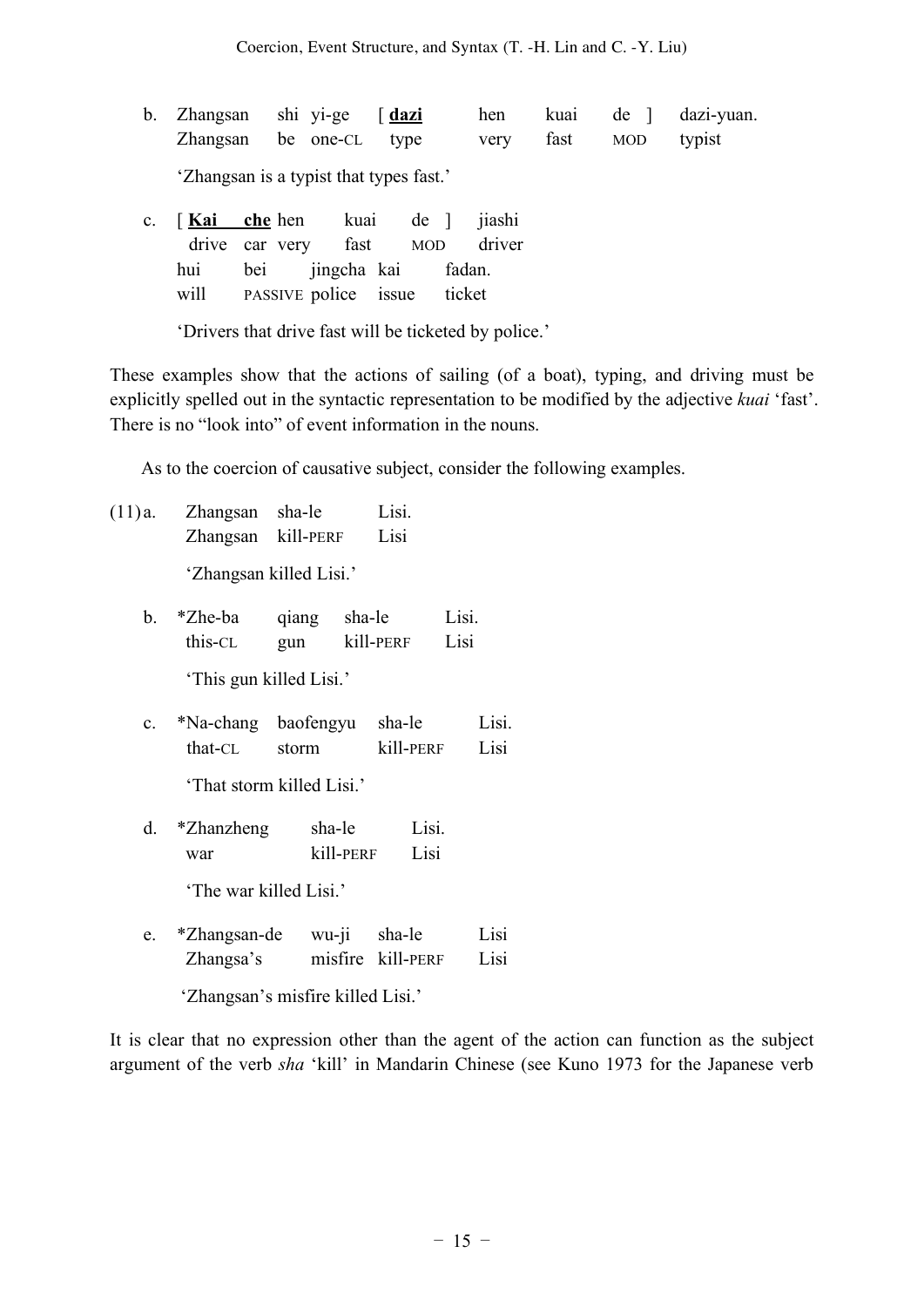*korosu* 'kill'). What one can do to obtain sensible expressions is to paraphrase *sha* 'kill' as 'cause to die', as the examples below show.<sup>4</sup>

| (12)a.         | this-CL gun              | Zhe-ba qiang rang Lisi / henduo ren                                                                    | make Lisi            |             | many people die           | siwang. |                |
|----------------|--------------------------|--------------------------------------------------------------------------------------------------------|----------------------|-------------|---------------------------|---------|----------------|
|                |                          | 'This gun made Lisi / many people die.' $=$<br>'This gun killed Lisi / many people.'                   |                      |             |                           |         |                |
| b.             | that-CL                  | Na-chang baofengyu<br>storm                                                                            | shi<br>cause         | Lisi        | Lisi / henduo ren<br>many | people  | siwang.<br>die |
|                |                          | 'That storm made Lisi / many people die.' $=$<br>'That storm killed Lisi / many people.'               |                      |             |                           |         |                |
| $\mathbf{c}$ . | war                      | Zhanzheng shi Lisi / henduo ren<br>make                                                                | Lisi                 | many people | die                       | siwang. |                |
|                |                          | 'The war made Lisi / many people die.' $=$<br>'The war killed Lisi / many people.'                     |                      |             |                           |         |                |
| d.             | Zhangsan-de<br>Zhangsa's | wu-ji                                                                                                  | shi<br>misfire cause | Lisi        | Lisi / henduo ren<br>many | people  | siwang<br>die  |
|                |                          | 'Zhangsan's misfire made Lisi / many people die.' =<br>'Zhangsan's misfire killed Lisi / many people.' |                      |             |                           |         |                |

Non-agents cannot be the subject of the verb *sha* 'kill'; they can only be the subject of a phrasal causative construction as indirect causers. Again, no "look into" is at work here.

The illustration above indicates that Type Coercion by and large doesn't work in Mandarin Chinese. Why? There are quite a few possibilities; for example, one could simply assume that coercion is language-specific in the grammar of English, and that English grammar entitles a head to have its selectional needs satisfied by sub-lexical information of its arguments, whereas Mandarin Chinese grammar doesn't. However, we don't think this line of thinking is on the right track, for two reasons. First, Subtype Coercion (Puestejovsky 1995) works in Mandarin Chinese. The noun *Toyota* contains sub-lexical information that it is a subtype of the type *cars*, and this renders the English sentence in (13a) grammatical–the verb *drive* 'looks into'' such sub-lexical information, which yields the reading that John drives a car of the brand Toyota. The fact that (13b) is acceptable indicates that the verb *kai* 'drive' in Mandarin can also "look into" the noun *Fengtian* '[the pronunciation of the Chinese characters of] Toyota' for such information.

<sup>&</sup>lt;sup>4</sup> In the examples in (12) we use *shi* 'cause' and *rang* 'let'. The distinction between the two words doesn't matter for our purposes.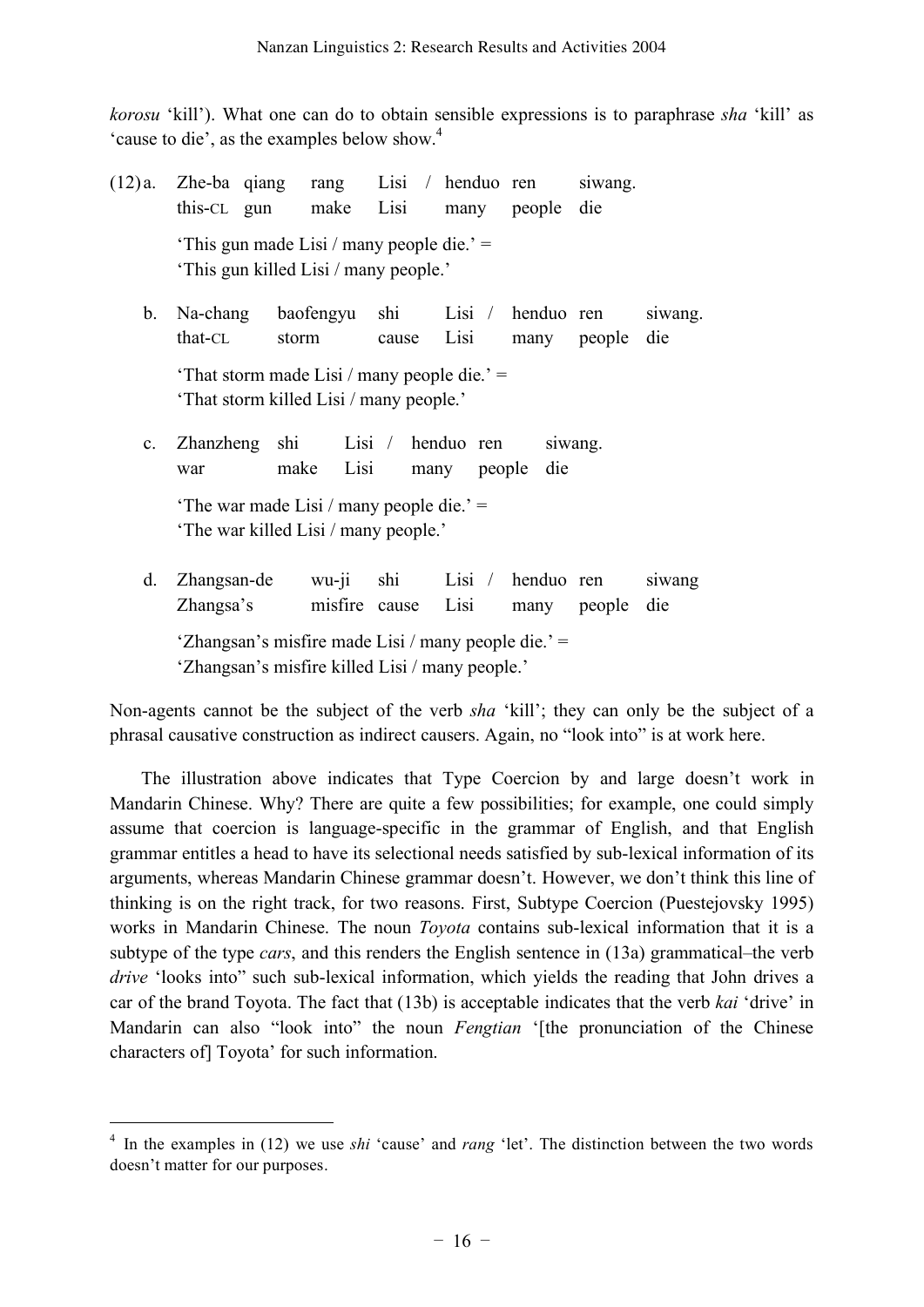(13) a. John drives a Toyota.

b. Zhangsan kai yi-liang Fengtian. Zhangsan drive one-CL Toyota 'Zhangsan drives a Toyota.'

Second, nominals in Mandarin Chinese that are inherently event-denoting, e.g. nominals denoting actions and events, can compose with aspectual verbs like *kaishi* 'begin'. <sup>5</sup> Also, they fare better when modified by adjectives like *kuai* 'fast'. See the following sentences.

(14) a. Women kaishi zhe-chang bisai. we begin this-CL game 'Let us begin the game.' b. Meiguo kaishi ta yu Ilake de zhanzheng America begin its with Iraq MOD war 'America starts the war with Iraq.' (15) a. Zhe shi yi-chang hen kuai de bisai. this be one-CL very fast MOD game 'This is a game [that proceeds] fast.' b. Meiguo dui Ilake jinxing-le yi-chang hen kuai de zhanzheng. America to Iraq proceed-PERF one-CL very fast MOD war

'America launched a fast war with Iraq.'

If sub-lexical information is simply unavailable to heads or modifiers in Mandarin Chinese, it is not clear why the sentences in (14-15) (and also (13b)) are acceptable.

An alternative way to perceive the matter is as follows. The richness of sub-lexical event information of lexical items appears to be the basis for coercion. On this logic, coercion may fail in Mandarin Chinese because there is nothing to "look into" in the first place. In particular, nominals like *book* have no sub-lexical *event information* to be retrieved. In other words, the poverty of sub-lexical event information makes coercion inapplicable in this language. Subtype Coercion works in Mandarin Chinese because it involves no event information; other types of coercion fail (event/action-denoting nouns being exceptional) because they refer to sub-lexical event information.

There is evidence for this hypothesis. Many researchers have argued for the Davidsonian event argument in linguistic expressions (see, among many others, Higginbotham 1985, 2000 and Larson 1998). Higginbotham (2000, 2004) even argues that ordinary nominals, such as

 $5$  For discussion of event-denoting nominals in Mandarin Chinese, see Yang (2001).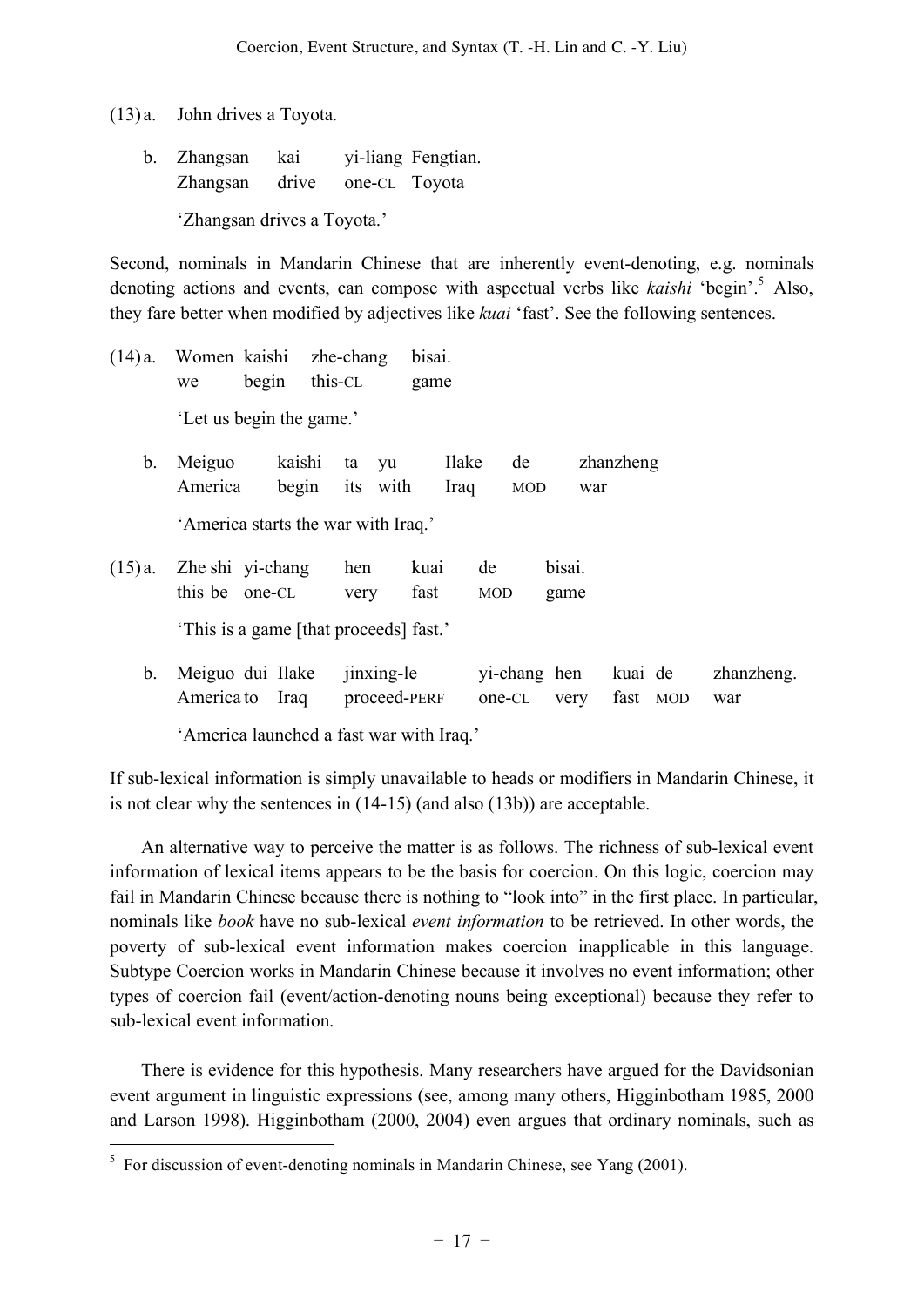*book*, *frog*, and *dinosaurs*, have an event argument. One benefit for introducing the event argument into nominals is that the ambiguity of intersective and non-intersective modifications can be reduced to modification of individuals and that of events (see Larson 1998 among many others). Consider the following example:

- (16) A beautiful dancer
	- i. 'A dancer who is beautiful'
	- ii. 'A dancer who dances beautifully'

Larson (1998) argues that nominals like *dancer* have two arguments  $\langle x, e \rangle$ , *x* the individual argument and *e* the event argument. The (i) reading arises from modification of the individual argument *x*, while the (ii) reading arises from modification of the event argument *e*. Now look at the counterpart of (16) in Mandarin Chinese.

- (17) Piaoliang de wu-zhe beautiful MOD dancer i. 'A dancer who is beautiful', but not
	- ii. \*'A dancer who dances beautifully'

The Mandarin Chinese expression (17) only has the individual-modification reading; the event-modification reading is unavailable. <sup>6</sup> If we assume that the nominal *wu-zhe* 'dancer' doesn't have an event argument, the unacceptability of (17.ii) is accounted for. What is more, the failure of the coercion mechanisms noted above can be explained–no event information in lexical items, hence no retrieval of such information.

At this point, it is beneficial to consider potential counterexamples to the hypothesis that nouns in Mandarin Chinese don't have event argument. We think of two potential counterexamples. First, nouns in Mandarin Chinese can be modified by the adjective *hao* 'good' (cf. Saint-Dizier 1998 for the modification of the French adjective *bon* 'good' in GL terms). See the following examples.

(18) a. good eye / screwdriver

 $\overline{a}$ 

b. good musician / restaurant

(i) Zhansgan hen piaoliang-di tiao-zhe wu. Zhangsan very beautifully dance-ASP dance

'Zhangsan is dancing beautifully.'

<sup>&</sup>lt;sup>6</sup> Notice that *piaoliang* 'beautiful' can modify the action of dancing, as in (i). Thus the unavailability of the event-modification reading in (17) cannot arise from some deficiency of the modificational power of *piaoliang* 'beautiful'.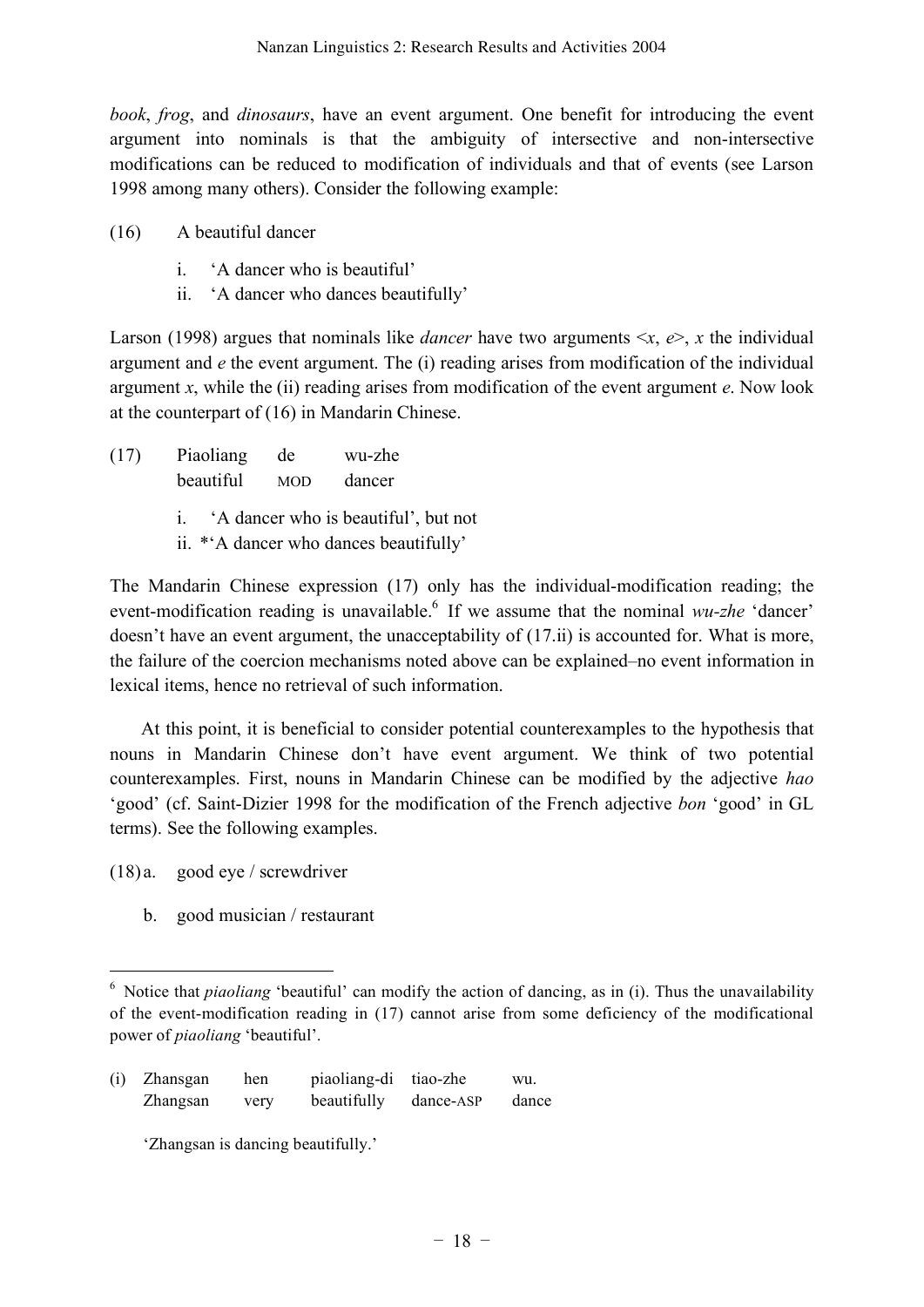|                | very good MOD   | $(19)a$ hen hao de yanjing daozi<br>eve | knife      |
|----------------|-----------------|-----------------------------------------|------------|
| b. hen<br>very | hao<br>good MOD | de vinyue-jia / canting<br>musician     | restaurant |

One may probably consider, say, *hao-de yinyue-jia* 'good musician' on a par with *a beautiful dancer*–just as a beautiful dancer dances beautifully (on the event-modification reading), a good musician *plays music good*. This would be a case of modification of the event argument in a noun.

But this may not be the case. A good musician can be in good in many perceivable ways; s/he can play her/his role in an orchestra well but not good in doing sole; s/he may be a good composer specializing in no particular musical instruments. Likewise, a knife can be good because it fits the hand or is so delicately made that people would keep it in collection. Thus *a good N* need not involve modification of the event argument in *N*; it can be just vagueness. Compare, for example, *a fast driver* and *a good driver*. A driver may be good for a politician simply because he/she keeps secrets.

The second potential counterexample is sentences of the following sort.<sup>7</sup>

| (20) | Zhangsan shi yi-ge hen kuai de<br>Zhangsan be one-CL very fast MOD |  |  | pao-zhe.<br>runner |
|------|--------------------------------------------------------------------|--|--|--------------------|
|      | 'Zhangsan is a fast runner.'                                       |  |  |                    |

(20) looks as if *kuai* 'fast' modifies the event argument representing running in the noun *pao*zhe 'runner'. But in fact it is not the case. If it were, it would be a mystery why (20) is grammatical but (21) is not.

| (21) ??Zhangsan shi yi-ge hen kuai de wu-zhe. |  |  |  |
|-----------------------------------------------|--|--|--|
| Zhangsan be one-CL very fast MOD dancer       |  |  |  |
|                                               |  |  |  |

'Zhangsan is a fast dancer.'

 $\overline{a}$ 

Our explanation for (20) is as follows. Things can be fast as long as it moves fast along a certain track, be it a baseball or a baseball runner. This has nothing to do with the event argument in the noun. Thus the adjective *kuai* 'fast' in (20) simply modifies the individual denoted by the noun *pao-zhe* 'runner', and that is all. No event argument is involved. If event argument is involved, it is not clear why *pao-zhe* 'runner' has an event argument but *wu-zhe* 'dancer' doesn't have one. Incidentally, we noticed earlier that (9a) doesn't sound very bad. That is because a boat can be fast as long as it (as an individual) moves fast. This reading is fine. But if (9a) is intended to mean that the boat *sails* fast, the sentence is ungrammatical, since *chuan* 'boat' doesn't have an event argument to be modified.

 $7$  We thank Barry Yang (personal communication) for bringing this sentence to our attention.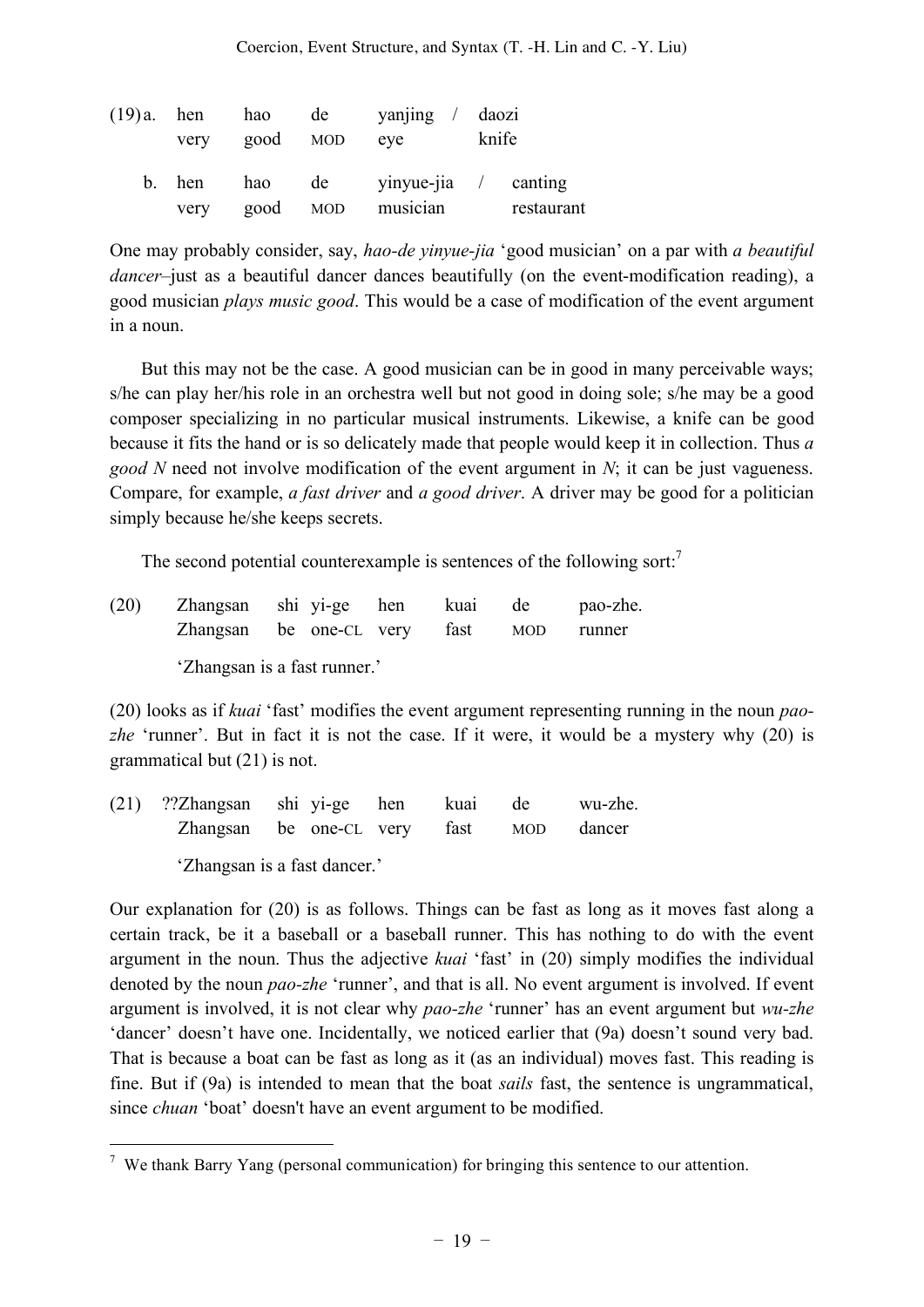## **4. Lexicalization**

Now we have a feasible hypothesis, namely, that nouns in Mandarin Chinese don't have sub-lexical event information. The next thing is to ask why this is the case. Suppose that sublexical event information comes into a lexical item through the process of *lexicalization* (or *conflation*; see Talmy 1985). Lexical items in English are rich in sub-lexical information because much of such information is incorporated into individual lexical items in the process of lexicalization. An inference then is that the impoverishment of event information in the lexical items in Mandarin Chinese arises from little event information incorporated into individual lexical items, or, put in different terms, that lexicalization trivially applies to the root of lexical items in Mandarin Chinese. A support for this view comes from the following observation. The above discussion shows that the adjective *kuai* 'fast' doesn't modify a nonevent-denoting nominal. But in compounds, such modification appears to be a lot easier. See the following examples.

| $(22)a$ .   | kuai-can<br>fast-meal                                 | <sub>d</sub> | kuai-che<br>fast-car                              |
|-------------|-------------------------------------------------------|--------------|---------------------------------------------------|
|             | 'fast food'                                           |              | 'express train/bus'                               |
| $b_{\cdot}$ | kuai-shou<br>fast-hand<br>'people who do things fast' | e.           | kuai-chuan<br>fast-ship<br>'ships that sail fast' |

c. kuai-bi fast-pen

 $\overline{a}$ 

'people who write fast and nice'

In these examples, *kuai* 'fast' comes to modify a non-event-denoting noun through compounding. Notice that in these examples what *kuai* 'fast' modifies is in fact some sublexical event information in the noun. For instance, in *kuai-can* 'fast-meal', *kuai* 'fast' modifies the serving of the food; in *kuai-shou* 'fast-hand', *kuai* 'fast' modifies the action of the hand (writing). Likewise, in *kuai-che* 'fast-car' and *kuai-chuan* 'fast ship', *kuai* 'fast' modifies the running and sailing of the car and ship. If compounding like (22a-e) involves non-trivial lexicalization, these compounds provide support for the idea that event information comes into lexical items by way of lexicalization.<sup>8</sup>

<sup>&</sup>lt;sup>8</sup> As to why non-trivial lexicalization entitles modification of the event argument, and how event argument comes into the compounds, we assume a economy-based explanation. Compounding doesn't just involve juxtaposition or concatenation of lexical items; if it were the case, compounding as an independent morphological operation would lose its stance in grammar. More information has to be incorporated into the compounds, and event information is a good candidate. This can be a partial reason for the well-known observation that compounds usually exhibit more specific meanings than the corresponding phrasal expressions, such as *girl friend* vs. *girlfriend* and *black bird* vs. *blackbird*.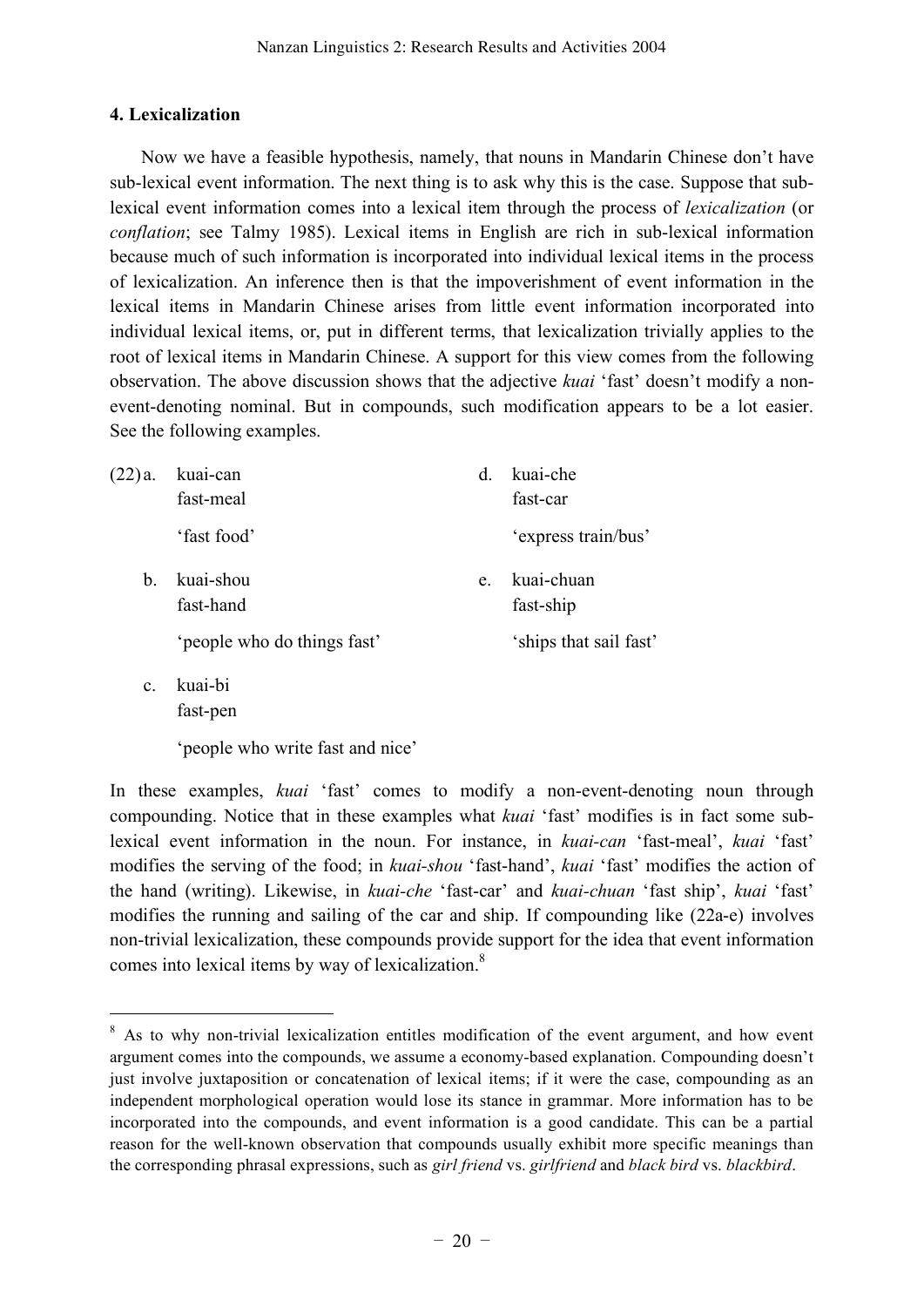The conclusion that we reach is reminiscent of Lin's (2001) theory of light verb structure and its lexicalization. According to Lin (2001), languages may differ in the extent to which the light verb structures (that is, event structures) undergo lexicalization into individual lexical items–this is what Lin (2001) calls the *Lexicalization Parameter*. Lin's (2001) theory explains the difference between English and Mandarin Chinese noted above. In English, a great extent of lexicalization applies, resulting in rich event information in lexical items. In Mandarin Chinese, lexicalization trivially applies to the root of the lexical item, leaving the bulk of event-constituting elements intact sent directly to syntactic computation. The consequence of this difference is that, as much event information is incorporated into lexical items, the phrase structure in English projects following the instruction of the event information contained in the lexical items; this results in the "shell" character of the phrase structure in English (Larson 1988), as the phrase structure in English simply serves to realize the event information already contained in the lexical items. On the other hand, lexical items in Mandarin Chinese don't have much event information lexicalized into them; much of the event information remains intact in the form of independent event predicates sent to narrow syntax. Lexical items compose with event predicates through the usual syntactic operations, and this results in the situation that Mandarin Chinese *builds event structure in syntax*. The difference between English and Chinese can be illustrated by the following two diagrams, with the verbs *put* in English and *fang* "put' in Mandarin Chinese as examples. (For detailed discussion, see Lin 2001).



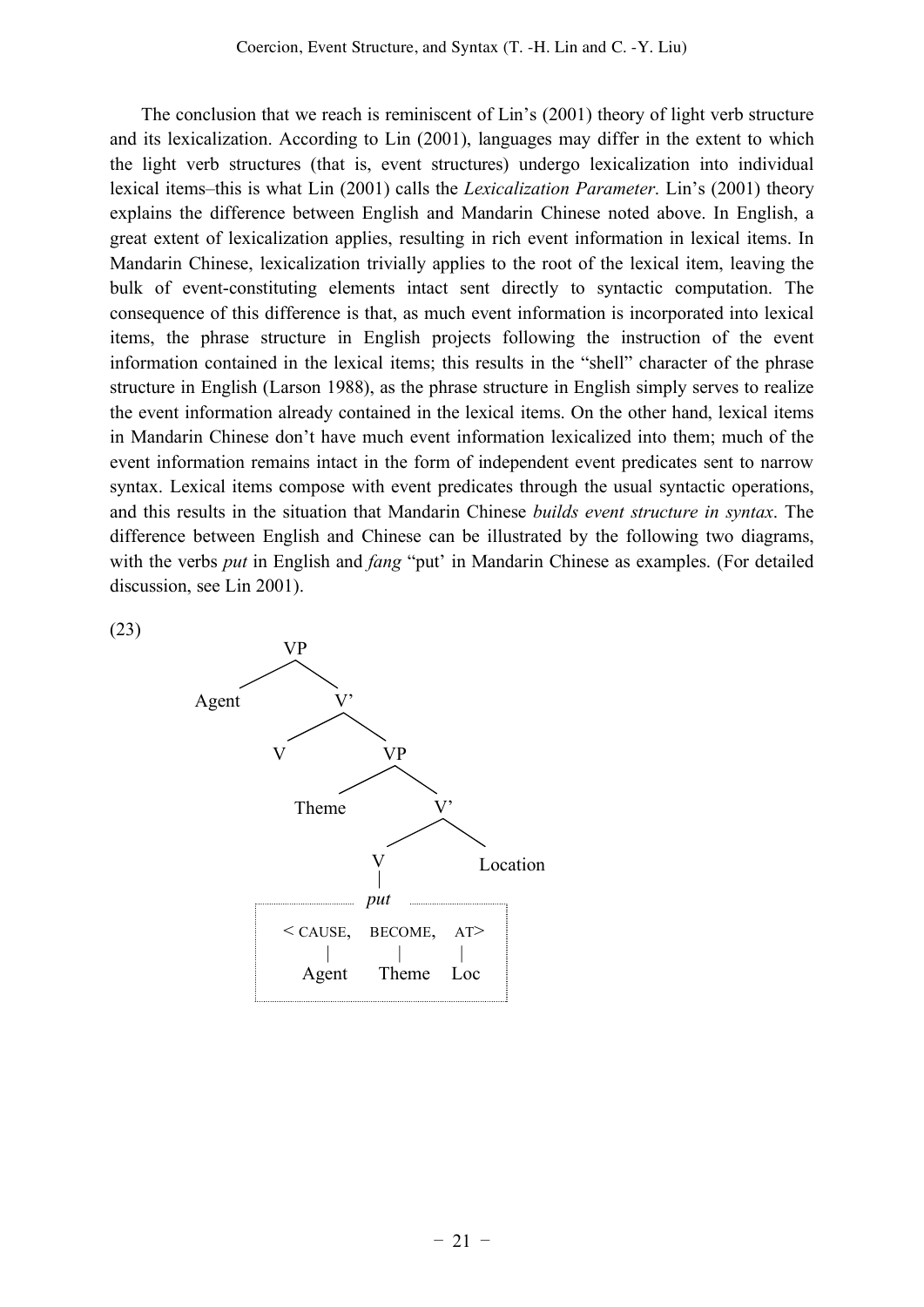

In English, the verb put has already had a rich array of event information contained in its lexical specification–it is an accomplishment verb, therefore the event predicates CAUSE, BECOME, and AT are in it (cf. Dowty 1979, Kageyama 1993, 1996); these event predicates then introduce different arguments, Agent, Theme, and Location. The phrase structure is projected accordingly: a two-layered VP structure is projected so as to provide three slots for the arguments, which θ-bind the thematic roles in the argument structure in the verb *put* (Higginbotham 1985). In case an argument is too far, as Agent, verb movement applies and the verb *put* incorporates to the higher V, which has no semantics of its own (but see Hale and Keyser 1993).<sup>9</sup> In summary, all that is projected is already included in the lexical specification of the verb *put*. The phrase structure simply serves to realize the sub-lexical event information. On the other hand, for the verb *fang* 'put' in Mandarin Chinese, no specific event information is lexicalized into it. The event predicates CAUSE, BECOME, and so on are sent to narrow syntax and merged into the structure via usual syntactic means. *Fang* 'put' doesn't take any argument; the event predicates do. The whole structure in (24) thus is not only a phrase structure, but also represents the event structure of the verb *fang* 'put' as an accomplishment verb. In this sense Mandarin Chinese builds event structure in syntax. (For more discussion, see Lin 2001.)

How do we derive this difference between English and Chinese? Intuitively the difference has to do with the ways that pieces of sub-lexical event information are organized into lexical items in the two languages. If what we have is a "Bloomfieldian" lexicon, namely a list of idiosyncratic properties and exceptions (Chomsky 1995), then one could simply say that the lexical items in the two languages are just different. But there may be something more to this question. Consider Chomsky's (1998: 12-13) suggestion below.

<sup>9</sup> Hale and Keyser (1993) assume that the light verb V represents an elementary event *e*, which interact with other event elements in the phrase structure to derive an event structure.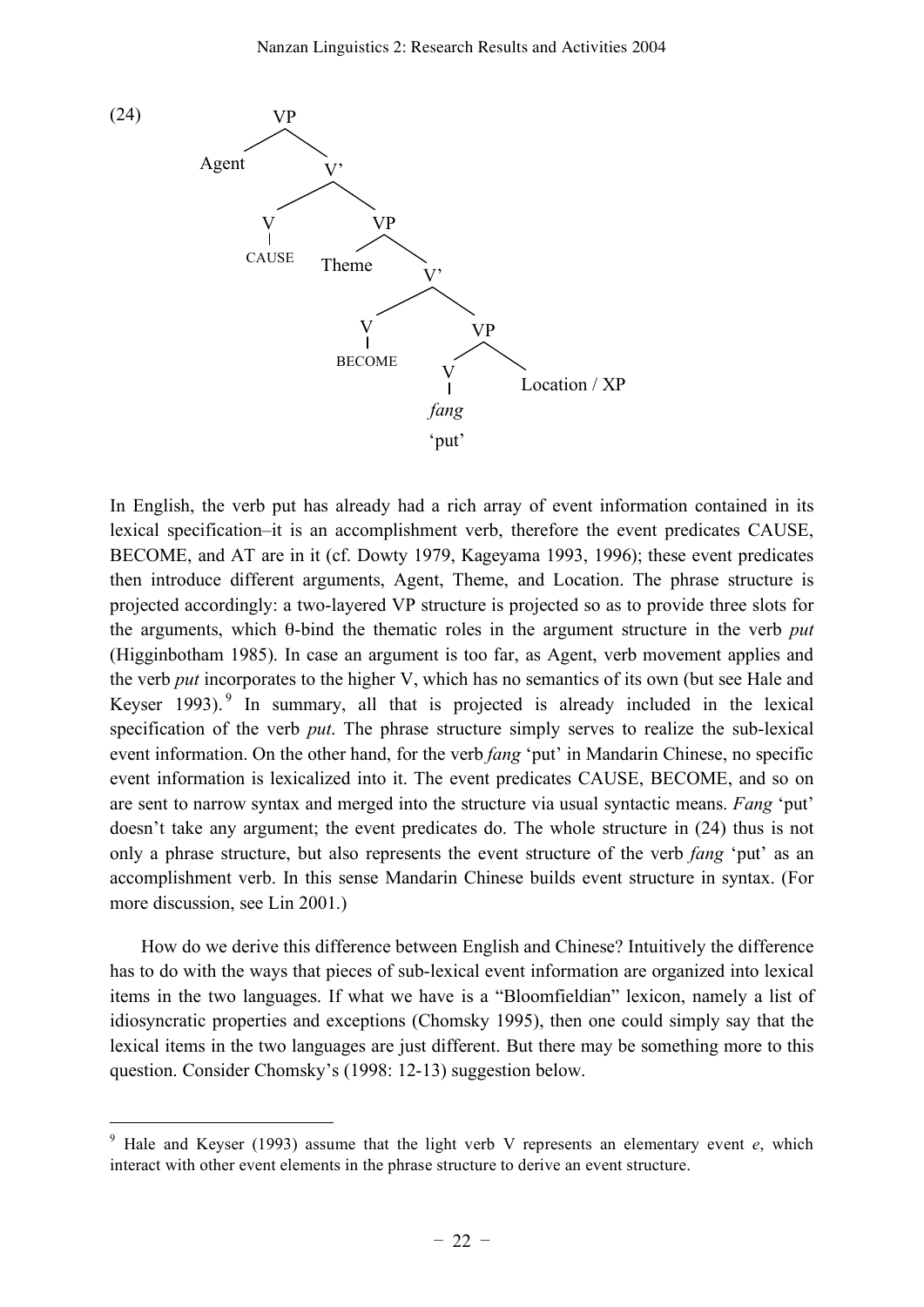"UG makes available a set F of features (linguistic properties) and operations  $C_{\text{HL}}$  (the computational procedure of human language) that access F to generate expressions. The language L maps F to a particular set of expressions EXP. Operative complexity is reduced if L makes a one-time selection of a subset {F} of F, dispensing with further access to F. It is reduced further if L includes a one-time operation that assembles elements of {F} into a lexicon LEX, with no new assembly as computation proceeds. On these (conventional) assumptions, acquiring a language involves at least selection of the features  ${F}$ , construction of lexical items LEX, and refinement of  $C_{HL}$  in one of the possible ways – parameter setting."

"We assume, then, that a language L maps  $({F}, LEX)$  to  $EXP$ ."

The computation of human language faculty starts with selecting a set of features F and assembling them into lexical expressions LEX. Obviously this is a possible source for typological differences among languages–some languages have a full set of grammatical features entering into LEX (e.g. Latin, French), while others have much less grammatical features in LEX (e.g. Japanese, Mandarin Chinese). Suppose that included in the universal set of feature F are semantic features that bear event information. Furthermore, suppose that languages may select the same set of features, but differ in the extent to which the features are assembled into elements in LEX–some languages, like English, involve a great extent of such assembly, whereas some other languages, like Mandarin Chinese, do not. This can be another important source for typological differences among languages. Thus, Mandarin Chinese may select the same set of semantic features from F as English, though those features are sent directly to syntactic computation in the way characterized above. This is the origin of Lin's (2001) Lexicalization Parameter. The operation of lexicalization is nothing but the assembly of features selected from F.

Languages may choose different sets of features, or they may choose the same set of features but treat them differently. This gives rise to typologically diverse languages, though the grammatical principles and operations are the same across all the languages.

## **5. Building Event Structure in Syntax**

Notice that, if the theory sketched above is correct, there wouldn't be substantial distinction between lexicon and syntax in Mandarin Chinese. The reason is that many of the elements treated as sub-lexical elements in English are treated as syntactic primitives in Mandarin Chinese. This results in a very intriguing situation with Mandarin Chinese; that is, what syntax does in Mandarin Chinese is very much parallel to what lexicon does in English, in terms of the elements being processed. There are interesting consequences from this observation. For example, the major purpose of GL is to capture the polysemy of words, by way of retrieval to sub-lexical event information in lexical items. But since what syntax does in Mandarin Chinese is on a par with what lexicon does in English, one will expect polysemy of words in Mandarin Chinese resulting directly from *syntax*.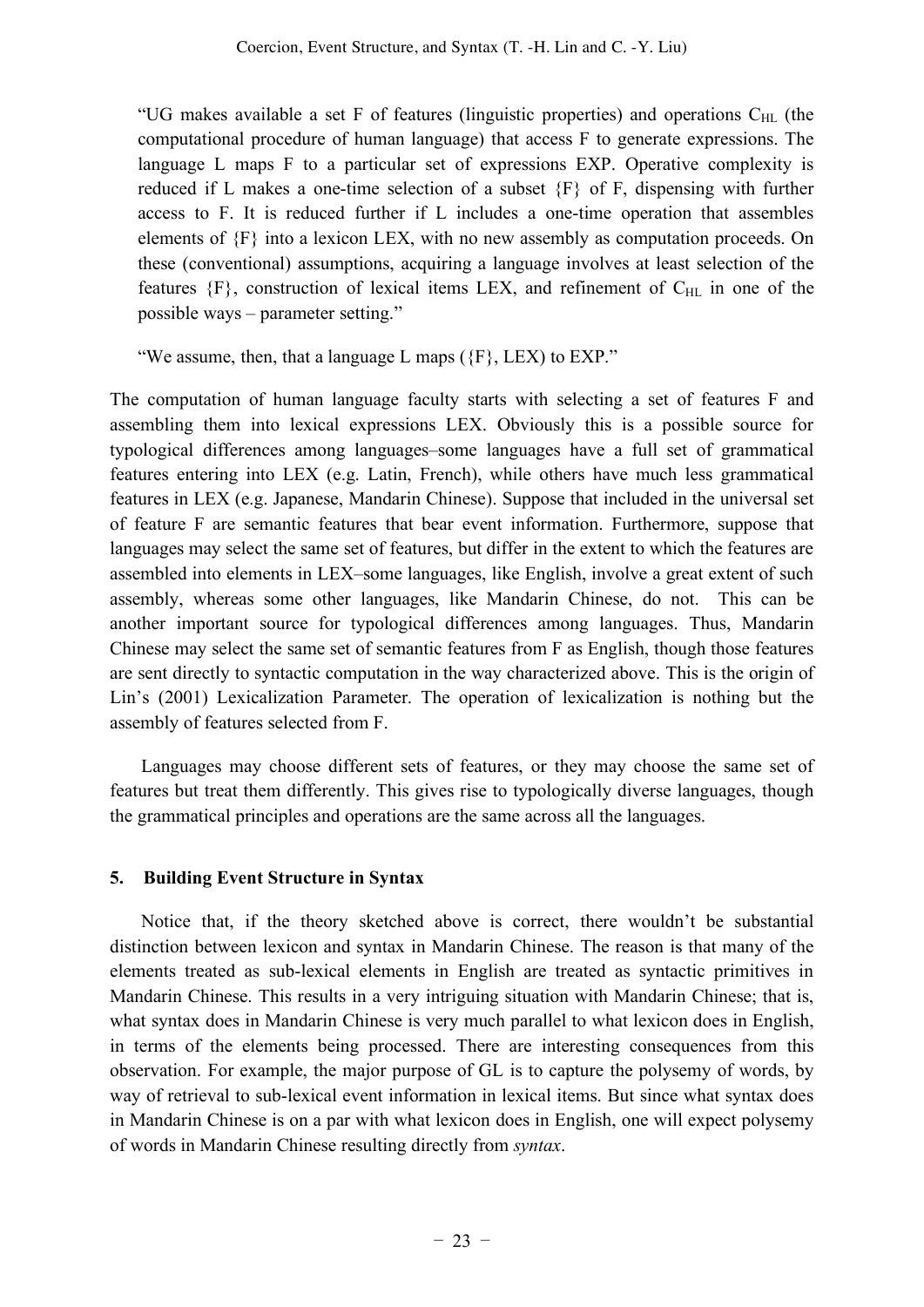We believe there are indeed cases in Mandarin Chinese where polysemy arises directly from syntax. Here we provide an example, the verb *fan* 'turn over'.

The verb *fan* can be used in three different senses. Let's call them *fan<sub>1</sub>*, *fan<sub>2</sub>*, and *fan<sub>3</sub>*. We first examine  $fan_1$ .  $Fan_1$  is fixed to the agentive use, and it cannot be unaccusativized. See the examples below.

(25) a. Laowang fan zhuozi. Laowang turn-over table

'Laowang turned the table over.'

b. ??Zhuozi fan le. table turn-over SFP

For *fan2*, on the other hand, unaccusativization is possible. See (26a). The pure agentive use of the verb is not good; compounding with an action verb (e.g. *da* 'hit') is required. See (26b) and (26c).

- (26) a. Na-sao chuan fan le. that-CL boat turn-over SFP 'That boat capsized.'
	- b. ??Hai-lang fan-le na-sao chuan. sea-wave turn-over-PERF that-CL boat

'(Intended) The waves capsized that boat.'

c. Hai-lang da-fan-le na-sao chuan. sea-wave hit-turn-over-PERF that-CL boat

'The waves capsized that boat.'

Also, *fan<sub>2</sub>* can be used in a special way, called the *occurrence* use (Huang 1997, Lin 2001), which is not possible for *fan<sub>1</sub>*. This construction is characterized by the presence of a temporal or locative subject. See the following examples.

| $(27)$ a. | Zuotian<br>yesterday      | $/$ chunzi-li<br>village-in | fan-le | capsize-PERF                                                  | two-CL | liang-sao                     | chuan.<br>boat |       |
|-----------|---------------------------|-----------------------------|--------|---------------------------------------------------------------|--------|-------------------------------|----------------|-------|
|           |                           |                             |        | '(Lit.) There capsized two boats yesterday / in the village.' |        |                               |                |       |
|           | b. ??Zuotian<br>yesterday | cunzi-li<br>village-in      |        | fan-le<br>turn-over-PERFF                                     |        | liang-zhang zhuozi.<br>two-CL |                | table |
|           |                           |                             |        | '(Lit.) There flipped two tables yesterday / in the village.' |        |                               |                |       |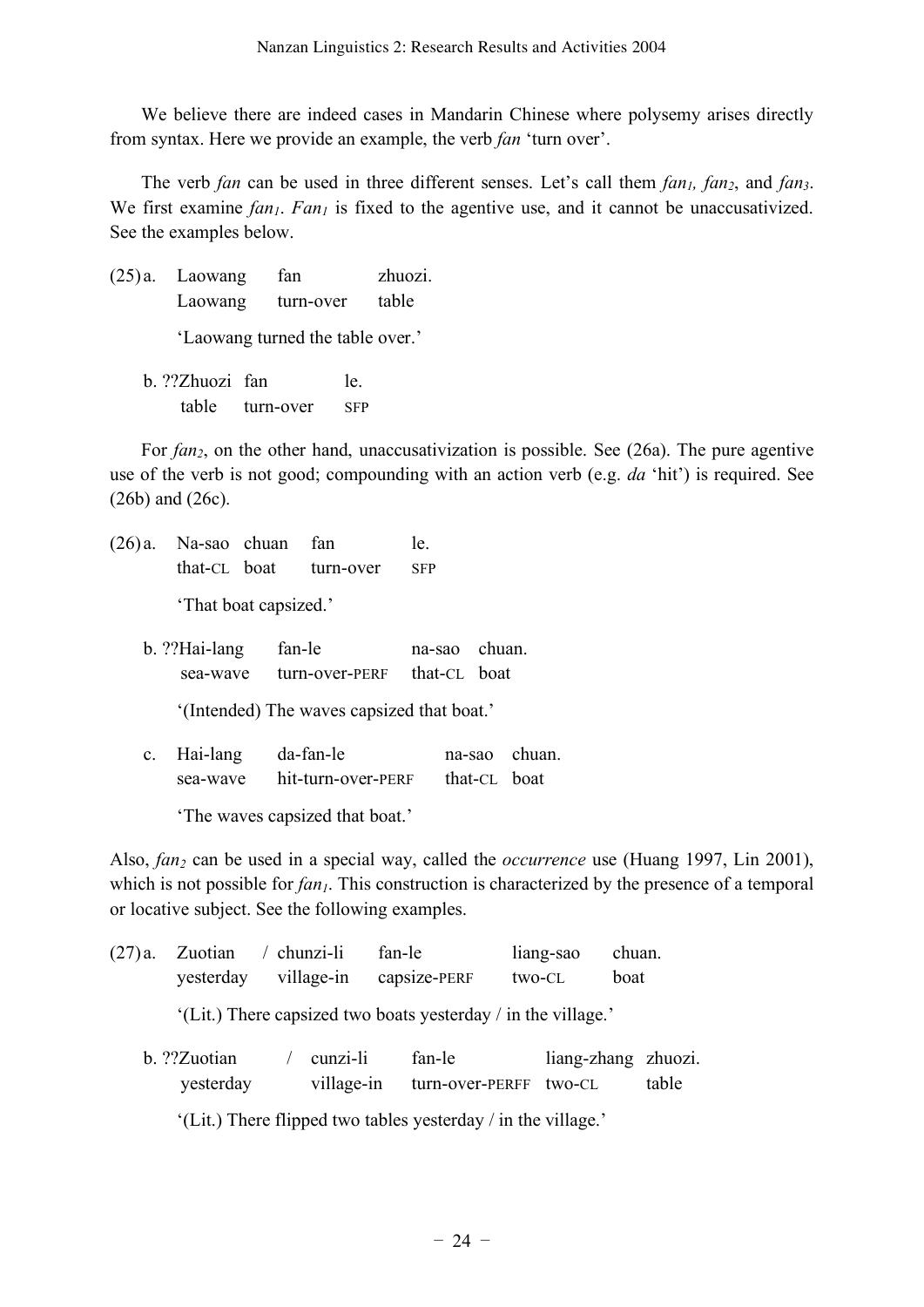*Fan3* can be used agentively, as in (28a). But notice that the theme being turned over has to be pages, not the entire book; compare (28a) with (28b). *Fan<sub>3</sub>* can assume the unaccusative use, like  $fan_2$ . This is shown in (28c). What is more,  $fan_3$  can assume the pure stative use, which is not possible for  $fan_1$  and  $fan_2$ . See (28d).

| $(28)$ a.      | Zhangsan        | fan-le                                                         |    | san-ye          | (de)       | shu. |      |       |
|----------------|-----------------|----------------------------------------------------------------|----|-----------------|------------|------|------|-------|
|                | Zhangsan        | turn-over-PERF                                                 |    | three-page      | <b>MOD</b> | book |      |       |
|                |                 | 'Zhangsan turned over three pages of the book.'                |    |                 |            |      |      |       |
|                | b. ??Zhangsan   | fan-le                                                         |    | san-ben         | (de)       | shu. |      |       |
|                | Zhangsan        | turn-over-PERF                                                 |    | three-CL        | <b>MOD</b> | book |      |       |
|                |                 | 'Zhangsan turned over three books.'                            |    |                 |            |      |      |       |
| $\mathbf{c}$ . | (Feng yi chui,) | shu                                                            |    | fan-le          | san        |      | ye.  |       |
|                | wind<br>as      | blow<br>book                                                   |    | turn-over-PERF  | three      |      | page |       |
|                |                 | '(As the wind breezes,) three pages of the book turned over.'  |    |                 |            |      |      |       |
| d.             | Zidian          | fan                                                            |    | zai zhuo-shang, | (ni)       |      | ziji | cha). |
|                | dictionary      | turn-over                                                      | at | table-on        |            | you  | self | check |
|                |                 | The dictionary is on the table open; you go check by yourself. |    |                 |            |      |      |       |

The following table summarizes the relevant properties of the three *fan*'s.

|                  | THEME   | AGENTIVE   UNACCUSATIVE   OCCURRENCE   STATIVE |  |
|------------------|---------|------------------------------------------------|--|
| Fan <sub>1</sub> | 'table' |                                                |  |
| Fan <sub>2</sub> | 'boat'  |                                                |  |
| Fan <sub>3</sub> | 'book'  |                                                |  |

(29)  $((\sqrt{x}))$ : Acceptable with restrictions)

With all these acceptable and unacceptable examples, it appears to be a question whether one can come up with a uniform analysis for the verb *fan* in Mandarin Chinese–notice that different senses of *fan* exhibit different, or event conflicting, syntactic properties. One might simply suggest that there are three *fan*'s or three distinct senses of *fan*. But here we would like to propose an analysis that is closer to the intuition. Notice that what matters in all these examples seems to be the theme argument, *zhuozi* 'table', *chuan* 'boat', or *shu* 'book', and the way it is affected. A table, or anything of that size or kind, gets thrown over by way of human force with full intention and agentivity, thus the table is fairly much like a patient in thematic terms. On the other hand, the overturn of a boat is somewhat beyond the capability of an individual human force; it seems to be a larger event and requires forces of different kinds. In fact, the overturn of a boat can be the result of an external cause much larger than individual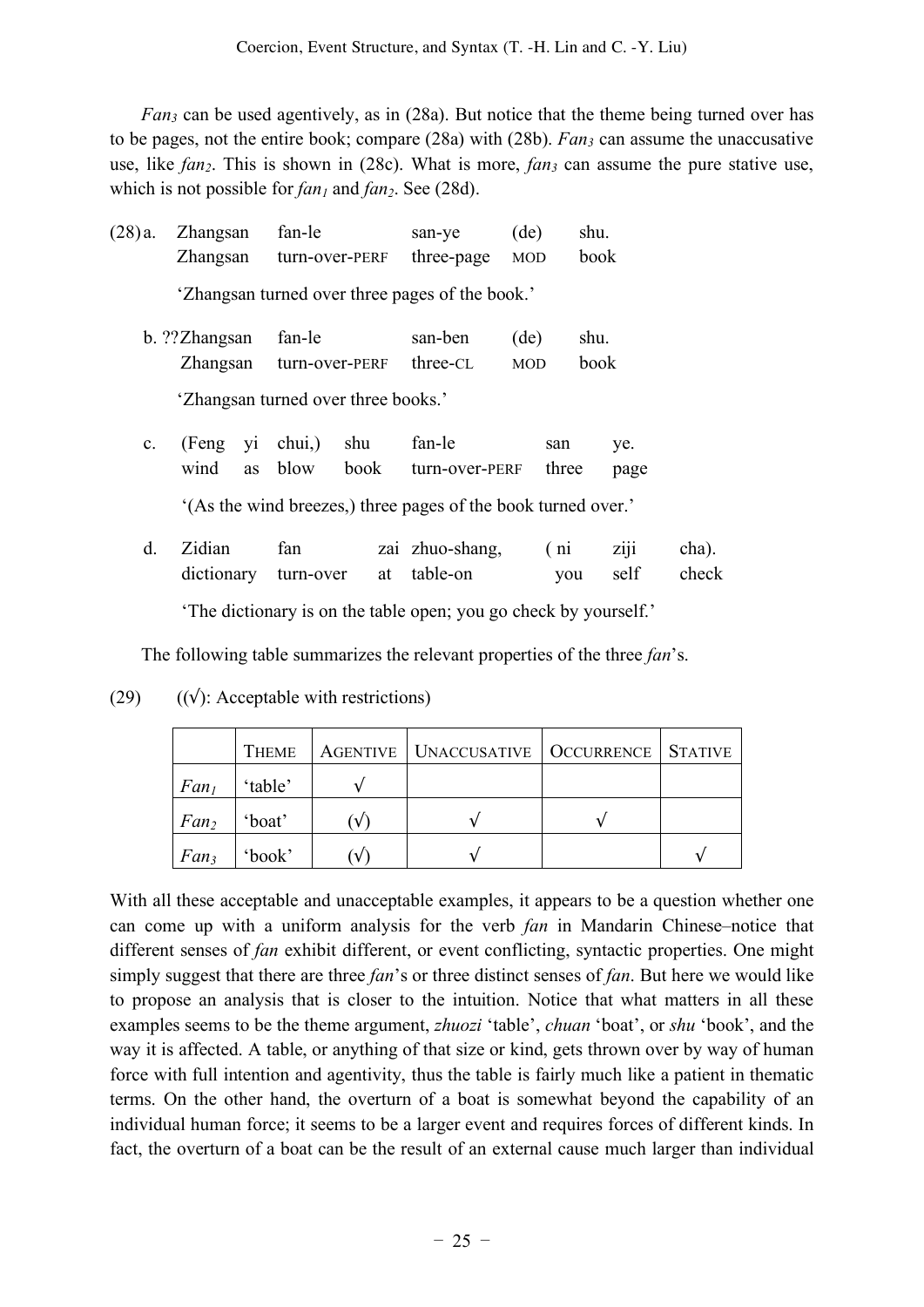force (e.g. waves) or no external cause at all (e.g. leakage or overloading). This somehow points out that the overturn of a boat is something of completely different nature than the overturn of a table. As to the turning over of (the pages of) a book, it seems to be too small an action for one to exercise full agentivity–one or two fingers will do the job. Thus it is hardly entitled for the term "event" in our commonsense. The above considerations suggest that the nature of the theme affected determines the agentivity and the underlying event/action, which in turn determines the event structure in which the verb *fan* is embedded.

Let us implement this idea. Overturning of a table is an action with strong agentivity, and this, we suppose, imposes a governing principle on the use of the verb *fan* and its relation with the theme "table". Thus the light verb structure for *fan* in this use is as follows.



 $\overline{a}$ 

The light verbs CAUSE and BECOME are merged with *fan* to yield a fully agentive structure. Syntactically CAUSE and BECOME don't have to occur; in that case we would get, say, a becoming event if CAUSE doesn't show up. But that violates the principle that if a table or something of that size or kind is affected by the action of *fan-*ing, full agentivity is involved (hence the causative structure).<sup>10</sup> Thus the whole structure in  $(30)$  is not reducible, not for syntactic reason, but for semantic naturalness. Any further reduction of the event structure results in awkward semantics, and this is why the unaccusative construction, the occurrence construction, and the stative construction cannot take the theme *zhuozi* 'table', which require fewer event predicates or different types of event predicates (see discussion below).

<sup>&</sup>lt;sup>10</sup> We believe that the notion of "kind" is important here. For example, the turning over of a poker card, namely showing hand, appears to be a case of  $fan<sub>1</sub>$ , since showing a card apparently involves the intention of the player—there is no such thing as showing hand carelessly. There are interesting questions in this regard, but we will not go into them here. Incidentally, we do not make a distinction between intention and agentivity in this paper, though the distinction is important.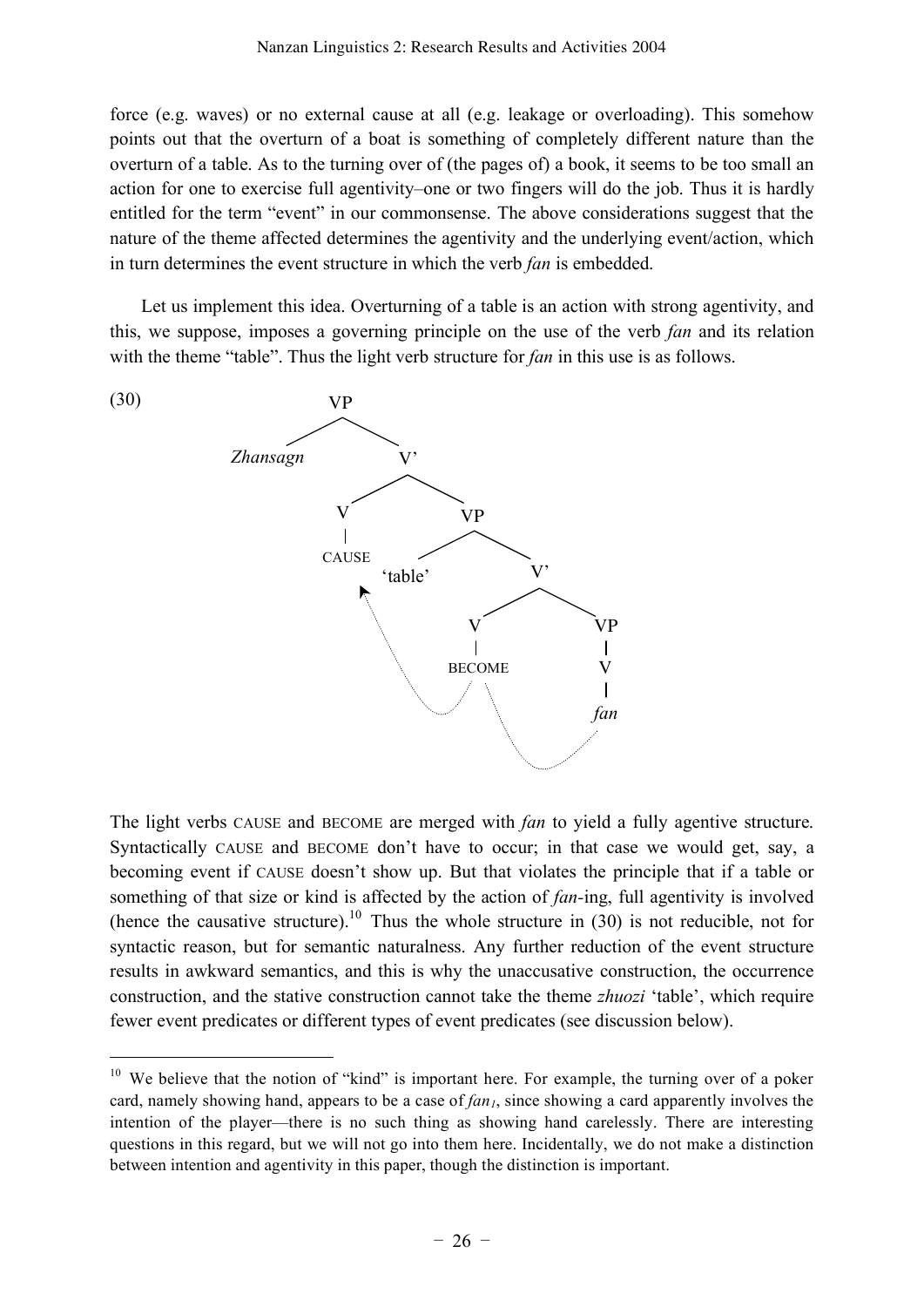We have evidence that  $fan_1$  involves intentional agentivity. The following examples show that both *fan* and *da-fan* 'hit-turnover' can occur with the adverb *guyi* 'intentionally', but only *da-fan* can occur with the adverb *bu-xiaoxin* 'carelessly'.

(31) a. Zhangsan guyi fan zhuozi. Zhangsan intentionally turn-over table 'Zhangsan overthrew the table on intention.' b. Zhangsan guyi da-fan zhuozi. Zhangsan intentionally hit-turn-over table 'Zhangsan made the table turned over on intention.' c. ??Zhangsan bu-xiaoxin fan zhuozi. Zhangsan carelessly turn-over table

'Zhangsan carelessly overthrew the table.'

d. Zhangsan bu-xiaoxin da-fan zhuozi. Zhangsan carelessly hit-turn-over table

'Zhangsan carelessly made the table turned over.'

Overturn of a boat is an event of a different nature. Typically it has no bearing on individual force and often requires causes of different kinds (waves, leakage, overloading, etc.). Suppose that events of this kind are *changes*. This gives us the following light verb structure.

(32)



This structure explains why *fan*<sub>2</sub> can be unaccusative–it is unaccusative to start with. One can merge one more layer of VP to the structure in (32) and make it into a causative (with CAUSE and a causer subject) or occurrence (with OCCUR and a temporal/locative subject) construction. This accounts for the agentive and occurrence uses of *fan<sub>2</sub>*. But remember the contrast between *fan* and *da-fan* in (31)–the causative *fan* presupposes intentional agentivity, which is incompatible with the forces that cause the overturn of a boat. Thus *da-fan* must be used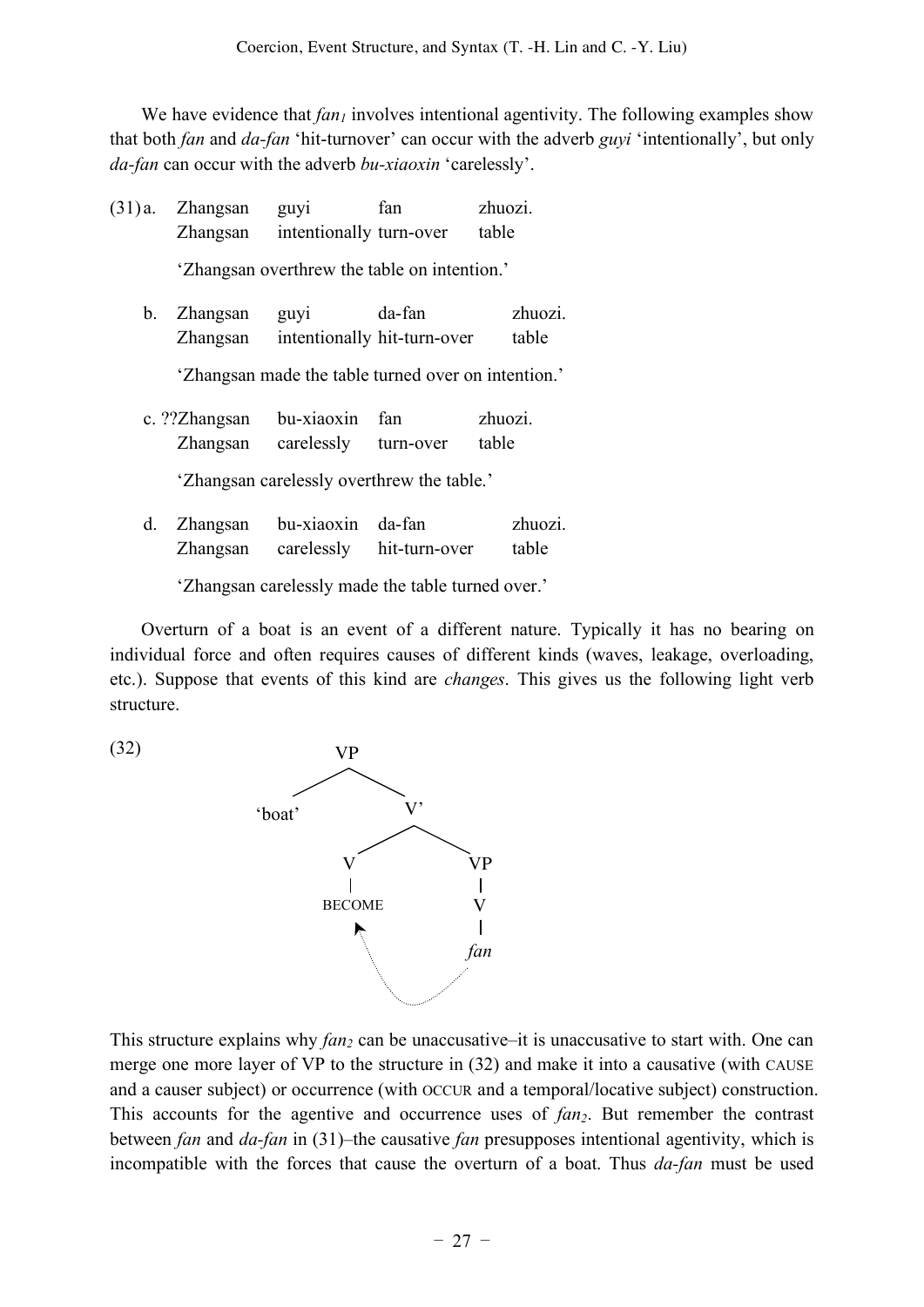instead if *fan<sub>2</sub>* is embedded in a causative structure. (For discussion on verbal compounds like *da-fan*, see Shen and Lin 2005, in which work  $V_1$  of a verbal compound  $V_1$ - $V_2$  is considered a manner/mode element which can license a non-agentive subject.)



A piece of evidence for our analysis is that the occurrence construction must involve becoming events; activity and accomplishment verbs are not compatible with the occurrence construction. See the following examples.

(34) a. Fanren pao le. prisoner escape SFP

'Prisoners escaped.'

b. Zuotian pao-le san-ge fanren. yesterday escape-PERF three-CL prisoner

'(Lit.) There escaped three prisoners yesterday.'

- c. Henduo ren si le. many people die SFP 'Many people died.'
- d. Zuotian si-le henduo ren. yesterday die-PERF many people '(Lit.) There died many people yesterday.'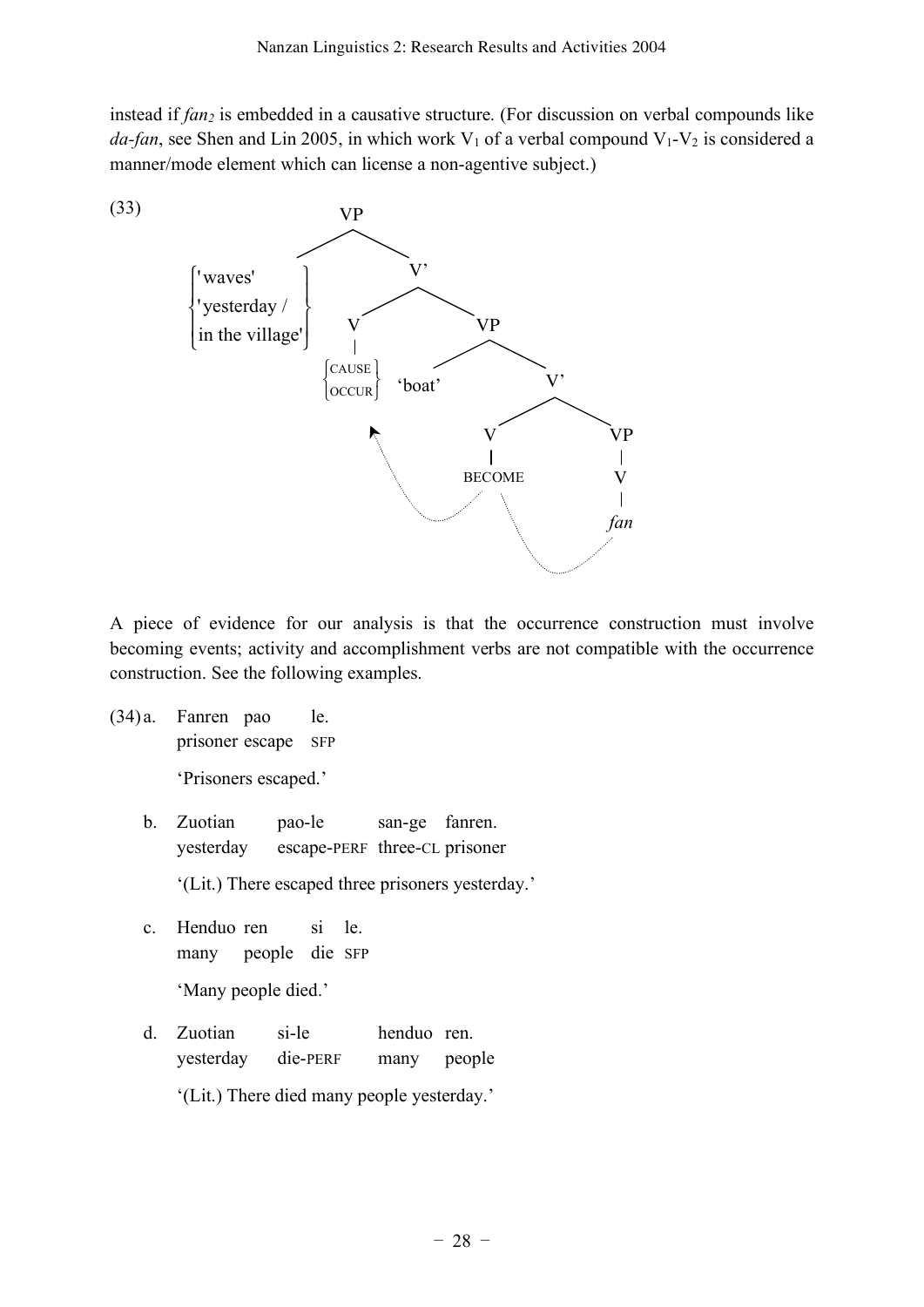- (35) a. Henduo ren pao-zhe. (Activity) many people run-DUR 'Many people are running.' b. \*Zuotian pao-zhe henduo ren. yesterday run-DUR many people '(Intended) There were running many people.' c. Zhangsan gai-le henduo fangzi. (Accomplishment) Zhangsan build-PERF many house 'Zhangsan built many houses.'
	- d. \*Zuotian gai-le henduo fangzi. yesterday build-PERF many house

'(Intended) There built many houses.'

Turning pages over is an action that requires much less effort than the overthrowing of a table. If the structure in (30) takes the theme 'book', one obtains a meaning that would be considered an "exaggeration"–a tiny thing such as a book requires no "overthrowing". We suppose that the meaning of *fan* thus automatically shifts to (the state of) page-opening rather than overturn of a book. Suppose that such event structure realizes as a "bare" VP (with an optional complement, as the locative complement in (28d)). This accounts for the stative use of *fan3*.

(36)



On this VP one can stack more light VPs, such as BECOME and CAUSE. This accounts for the unaccusative and agentive uses of *fan3*.

Why can't *fan<sub>3</sub>* assume the occurrence use? If the structure in (36) can be turned into a becoming structure by way of the merger of the light verb BECOME, further merger of OCCUR should be possible. Our answer to this question is that, in ordinary cases turning pages over doesn't count as a significant event that would be worth of the sense of "occurrence of an event." That's why *fan<sub>3</sub>* isn't compatible with the light verb OCCUR even if BECOME is in the structure.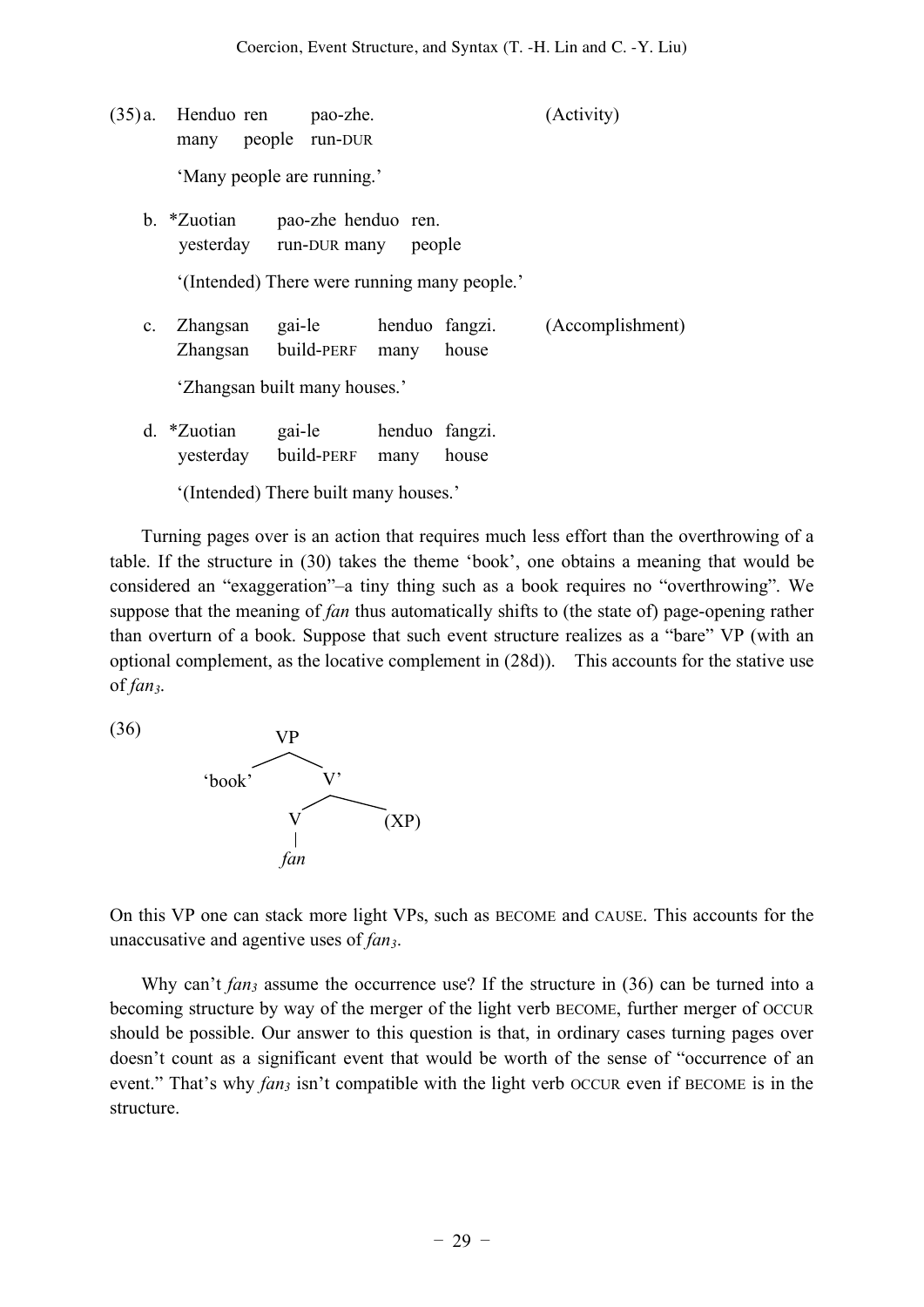The analysis presented above, if correct, shows that in Mandarin Chinese polysemy can arise from composition of arguments and light verbs *in syntax*. The different senses of *fan* discussed above arise not from any sub-lexical event information contained in the verb *fan*, but from the theme affected and the event structure that the world knowledge or cognitive considerations bring in along with the theme. All this is done in syntax. This is the case not because syntax keeps an eye on semantics, but because the elements under syntactic processing in Mandarin Chinese are elements of sub-lexical nature (e.g. the event predicates CAUSE, BECOME, etc.). This is the reason that in Mandarin Chinese the event structures are built "in syntax as they are in lexicon."

## **6. Conclusion**

The claim of this paper can be summarized as follows.

(A) The lexical items in different languages do not enjoy the same level of richness in sub-lexical event information. Coercion only works in languages whose lexical items are rich in sub-lexical event information.

(B) The computation of human language faculty starts from selecting a set of features and assembly them into lexical items. Languages may select different features; they may also select the same set of features but perform different extents of feature assembly. These differences result in typologically different languages.

(C) English and Mandarin Chinese may have selected basically the same set of features, but in English much event information is assembled into individual lexical items, whereas in Mandarin Chinese little is. In Mandarin Chinese pieces of event information are sent to narrow syntax for processing, which results in the Davidsonian character of phrase structure in this language, namely building event structure in syntax.

(D) A sample analysis is given for the verb *fan* 'turn over' and its three senses. It is shown that polysemy can arise in syntax. This provides an illustration that the syntactic structures in Mandarin Chinese has a lexical flavor.

## **References**

Chomsky, N. (1995) *The Minimalist Program*, MIT Press, Cambridge, Mass.

- Chomsky, N. (1998) "Minimalist Inquiries," *MIT Occasional Papers in Linguistics* 15, Department of Linguistics and Philosophy, Massachusetts Institute of Technology.
- Chomsky, N. (1999) "Derivation by Phase," *MIT Occasional Papers in Linguistics* 18, Department of Linguistics and Philosophy, Massachusetts Institute of Technology.

Dowty, D. (1979) *Word Meaning and Montague Grammar*, Reidel, Dordrecht.

Hale, K., and S. J. Keyser (1993) "On Argument Structure and the Lexical Expression of Syntactic Relations," in K. Hale and S. J. Keyser, eds. *The view from building 20: Essays in Linguistics in honor of Sylvain Bromberger*, MIT Press, Cambridge, Mass.